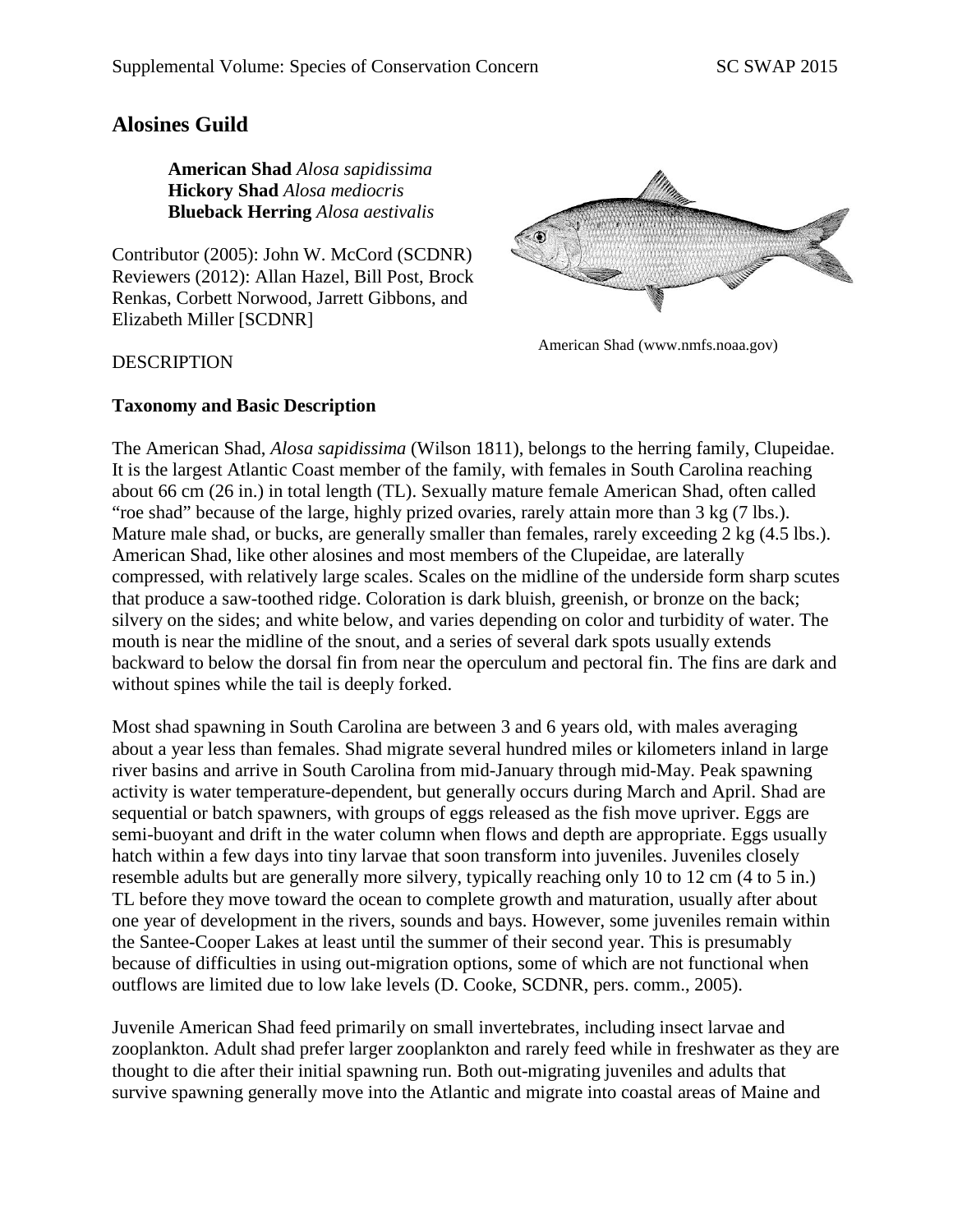southern Canada where they mingle with shad from all Atlantic populations and prey primarily on abundant zooplankton. By fall, the vast conglomerate population migrates south and overwinters off the Mid-Atlantic States. Sexually mature fish then disperse up or down the coast to their respective rivers as late winter and spring water temperatures moderate and become ideal for spawning (Neves and Depres 1979; McCord et al. 1987).

The Hickory Shad, *Alosa mediocris* (Mitchill 1814), also belongs to the herring family, Clupeidae. It is smaller than the American Shad, with females in South Carolina reaching about 55 cm (22 in.) TL. Sexually mature female Hickory Shad, often called "roe jacks", also carry highly prized ovaries, but rarely attain more



Hickory Shad (www.nmfs.noaa.gov)

than 2 kg (4.5 lbs.). Adult male Hickory Shad are usually smaller than females, rarely exceeding 1 kg (2.2 lbs.). Hickory Shad are shaped much like American Shad and also have large scales. General coloration is greenish or bronze on the back, silvery on the sides, and white below. A small, indistinct spot can usually be seen beneath each lateral scale. The mouth is nearer the top of the snout than in American Shad. Several dark spots usually extend backward to below the dorsal fin from near the operculum and pectoral fins. The fins are dark and spineless while the tail is deeply forked. Juvenile Hickory Shad resemble adults, but are less distinctively marked. Juveniles usually emigrate from inland habitats by early winter at approximately 15 cm (6 in.) TL. Larval and smaller juvenile fishes are primary dietary items for juvenile Hickory Shad.

Adult Hickory Shad migrate and spawn earlier than American Shad and Blueback Herring; Hickory Shad move inland from December through mid-April. Peak spawning for Hickory Shad in South Carolina is during February and early March. Hickory Shad typically spawn along channel edges of tidally influenced freshwater river reaches, usually within 80 km (50 mi.) of the ocean. Otherwise, the general life cycle is similar to the American Shad with a few exceptions. Most Hickory Shad are believed to survive after spawning, presumably because they feed primarily on small fishes that are generally available in inland habitats. Hickory Shad apparently concentrate farther south, principally from Delaware Bay to New England coastal inlets, where they feed primarily on small fishes (ASMFC 1999).

The Blueback Herring, *Alosa aestivalis* (Mitchill 1814), is the smallest alosine in the Southeast. Adult female Blueback Herring in South Carolina reach about 31 cm (12 in.) TL and weigh 0.3 kg (0.7 lbs.); while the slightly smaller mature males approach 28 cm (11 in.) TL and weighs 0.27 kg (0.6 lbs.). Adult Blueback Herring are shaped and marked much like American Shad. Juveniles, which usually emigrate to the ocean by mid-winter, resemble tiny adults and are about 10 cm (4 in.) TL.



Blueback Herring (www.nmfs.noaa.gov)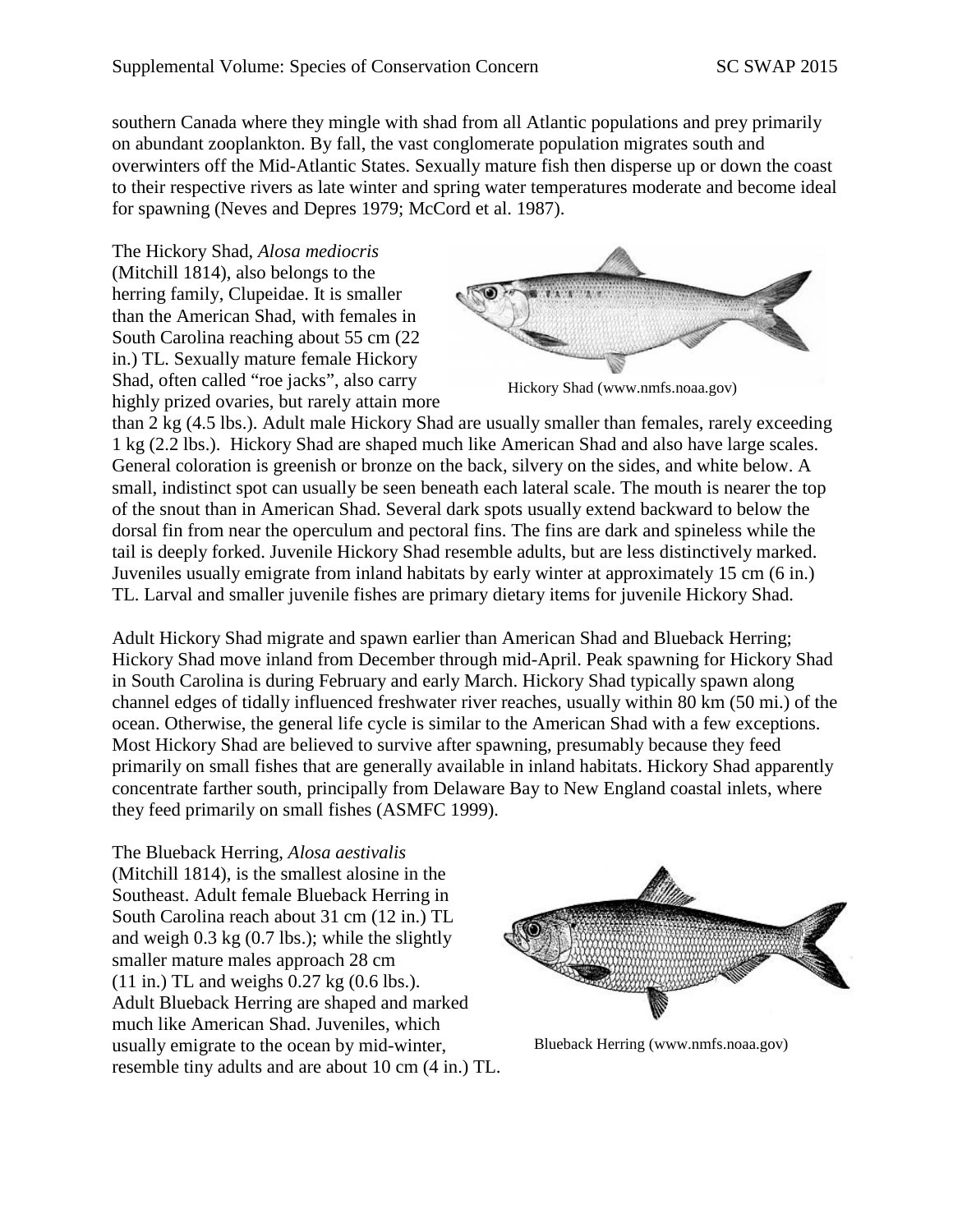Timing of inland migration, spawning and development of Blueback Herring closely follows patterns for American Shad. However, Blueback Herring typically spawn in freshwater marshlands or small tributaries. Small zooplankton constitute much of the juvenile diet. Postspawning survival rates are not well known for Blueback Herring, but probably exceed those for American Shad. Migratory routes and timing of Blueback Herring are similar to those for American Shad. During the spawning migration, Herring move inland at distances intermediate to characteristics described for Hickory and American Shad. The distance that Herring move upriver may be partly dependent upon the availability of habitats with suitable substrates for egg adhesion nearer the coast (Loesch and Lund 1977).

During all life stages, alosines contribute greatly to the dynamics of food chains in freshwater, estuarine or marine habitats (Facey et al. 1986; MacKenzie et al. 1985; Weiss-Glanz et al. 1986). While at sea, alosines are prey for many species including sharks, tunas, mackerel and marine mammals, including porpoises and dolphin (ASMFC 1999; Weiss-Glanz et al. 1986). In fresh and brackish waters, both adult and juvenile alosines are consumed by American Eel and Striped Bass (Facey et al. 1896; Mansueti and Kolb 1953; Savoy and Crecco 1995; Walburg and Nichols 1967). Juvenile Herring are high quality prey for Largemouth Bass (*Micropterus salmoides*); accelerated growth of young bass occurs when Herring consumption is high (Yako et al. 2000). Tissues taken from predatory fish in tidal freshwaters following the residency of migrating alosines had between 35 and 84% of their carbon-biomass derived from marine sources (Garman and Macko 1998; MacAvoy et al. 2000). East Coast alosines, particularly populations in the Southeast where post-spawning mortality is highest, likely provide nutrients and carbon into riverine systems, similar to nutrient dynamics provided by salmon in the Pacific Northwest (Freeman et al. 2003). For example, the James River in Virginia may have received annual biomass input from alosines of 155 kg/ha (138 lbs./ac.) before dams blocked migrations above the fall line (Garman 1992).

More than 40 species of birds and mammals congregate to feed on migrating anadromous fish in southeastern Alaska (Willson and Halupka 1995; Willson et al. 1998). Similar relationships likely occur between East Coast alosines and birds and mammals. Fish-eating birds like Osprey (*Pandion haliaetus*) and Bald Eagle (*Haliaeetus leucocephalus*) prey upon alosines (J. W. McCord, pers. obs.) and may have evolved their late winter and spring nesting strategies in response to the availability of food resources supplied by pre and post-spawning alosines. In addition, nutrients released from carcasses of post-spawning alosines can substantially subsidize aquatic food webs by stimulating productivity of bacteria and aquatic vegetation (Kline et al. 1993; Richey et al. 1975), thereby stimulating the assimilation of marine-derived nutrients into aquatic invertebrates and fish (Bilby et al. 1996).

## **Status**

American Shad, Hickory Shad and Blueback Herring are experiencing coast-wide reductions in all stocks compared to historical populations (ASMFC 1985; ASMFC 1999). Current spawning runs of East Coast North American shad populations have been reduced to 10% of historical sizes and have been extirpated from over 4,000 km (2,500 mi.) of riverine habitat (Limburg et al. 2003). Several alosine stocks (riverine populations) are of unknown status because no directed studies have been conducted. Hickory Shad population status is very poorly known for South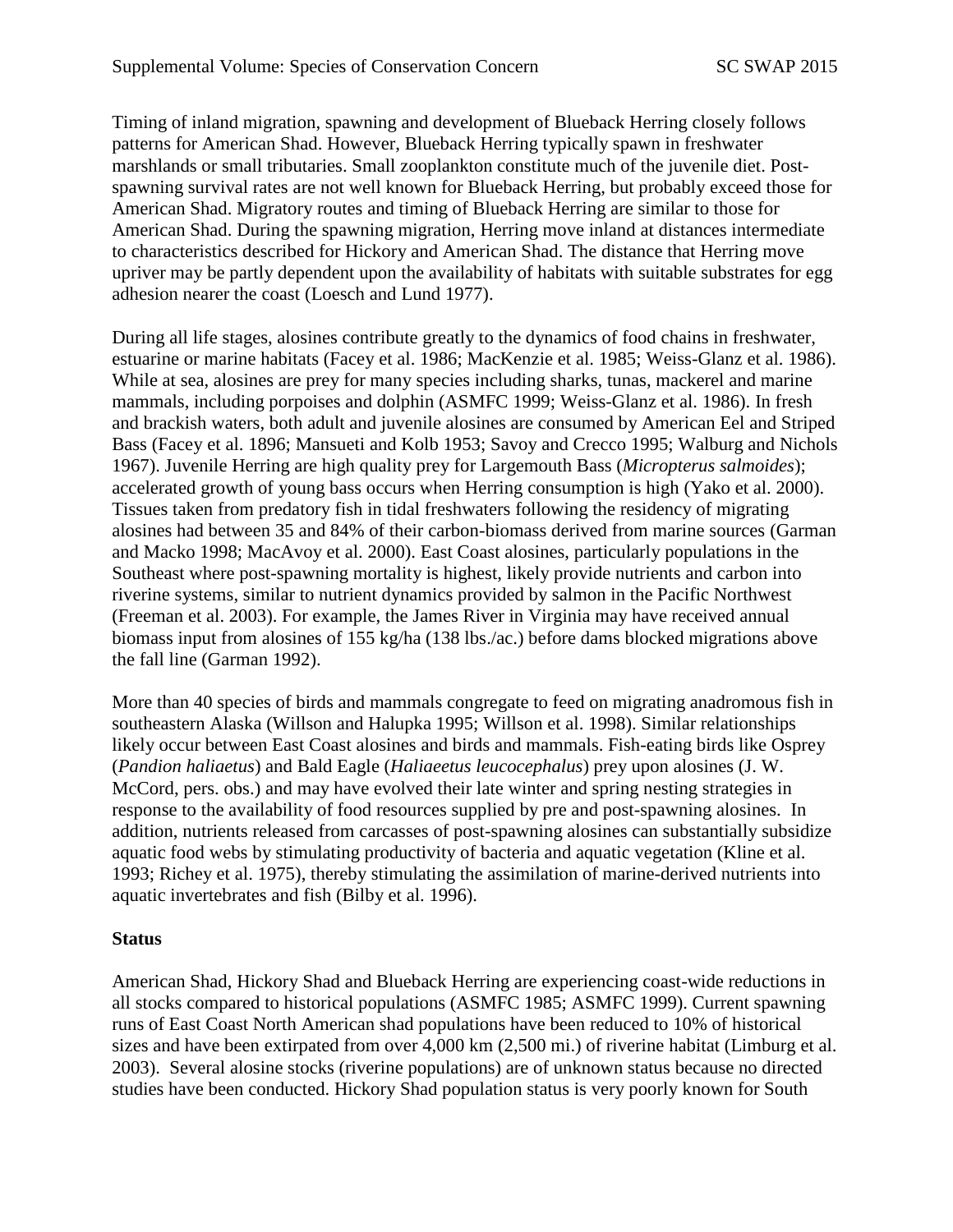Carolina and historical data are virtually absent. The species is apparently not plentiful anywhere within South Carolina. Populations of Blueback Herring in the Waccamaw-Pee Dee and Santee-Cooper are presumably secure, though undoubtedly reduced from historical levels predating dams. Blueback Herring populations for other drainages are perceived to be of poorer status, and perhaps absent. Because of these declines in current stocks, the Atlantic States Marine Fisheries Commission (ASMFC) made the additions of Amendments 2 and 3 to the Shad and River Herring Fishery Management Plan. These amendments state, among other things, that participating states must submit and have approved river-specific sustainability plans for American Shad and Blueback Herring. These plans must demonstrate, by using targets, how fisheries are sustainable. If sustainability targets are not met or states cannot demonstrate a given river is sustainable, then fisheries on that river must be closed. South Carolina submitted both sustainability plans (shad and herring) in 2010 and 2011 respectively. Both plans have been accepted by the ASMFC Shad and Herring Board. Sustainability targets, using 75% of the mean in most cases, were set for all rivers where fisheries occur, and those systems where no fishing occur or no data were available have been or will be closed. In addition, on August 5, 2011, the Natural Resources Defense Council submitted a petition to NOAA requesting that the agency consider river herring (Alewife and Blueback Herring) for listing under the Endangered Species Act. In response, NOAA is required to make a determination of whether Alewife and Blueback Herring should be listed as Endangered or Threatened, or not at all.

## POPULATION SIZE AND DISTRIBUTION

American Shad occurs along the Atlantic coast from the Bay of Fundy in Canada to the St. Johns River in Florida. The historical range of Hickory Shad is very similar, from the Bay of Fundy in Canada to the Tacoma River in Florida, but current distribution is uncertain with known occurrence as far north as Connecticut (ASMFC 1999). Blueback Herring are distributed from Nova Scotia to northern Florida, though they are most abundant from the Chesapeake Bay and south (Scott and Scott 1988). In South Carolina, all three species are presumed to occur as unique populations by coastal river system with a minimum of eight populations (presumably for all three species): Waccamaw-Pee Dee, Santee-Cooper, Ashley, Edisto, Ashepoo, Combahee, Coosawhatchie, and Savannah drainage Basins. Relatively unique populations likely occur in the major tributaries within the Waccamaw–Pee Dee Basin, including Waccamaw, Little Pee Dee, Great Pee Dee, Lynches, Black, and Sampit Rivers.

Historical population estimates are nonexistent, but historical distribution records (USFWS 2001) and anecdotal information on abundance strongly indicates that all populations of alosines in South Carolina are reduced compared to historical levels (early  $20<sup>th</sup>$  century and before). American Shad and, to a lesser extent Blueback Herring, historically ascended large river basins of the State (Waccamaw-Pee Dee, Santee, and Savannah) well inland of the Fall Line and into North Carolina and Georgia (USFWS 2001).

Trends in American Shad stocks have been primarily monitored by observations in commercial gill-net fishery catch rates since 1979. Based on these trends, American Shad populations in the Waccamaw-Pee Dee Basin and Savannah River have remained relatively stable and healthy over the past 25 years, though almost certainly below levels of a century past (McCord 2003). Fortunately, the lowermost dams on both Savannah and Waccamaw–Pee Dee Basins are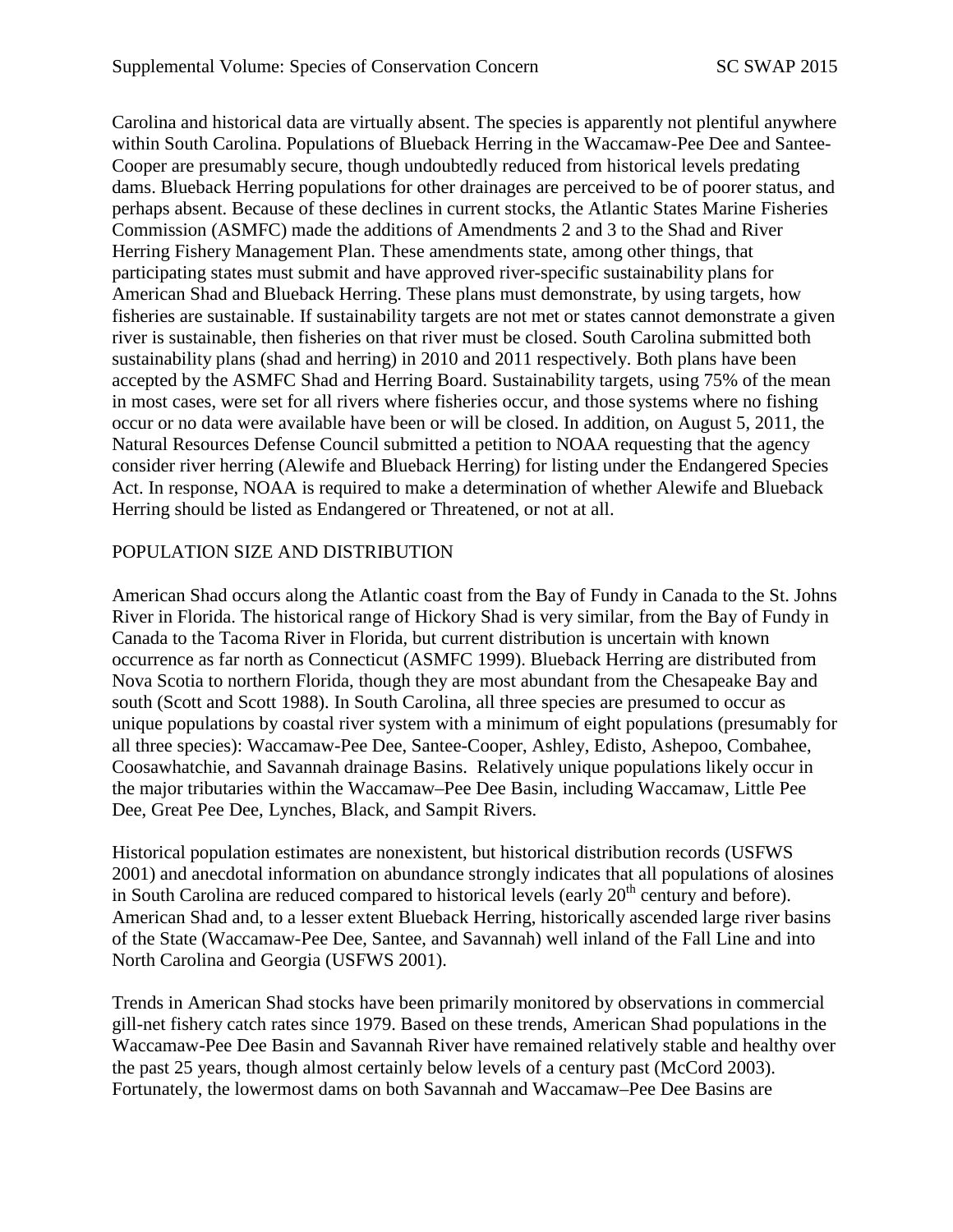approximately 320-river km (200 mi.) from the ocean. However, historical alosine spawning migrations in these basins extended beyond the point of these dams (USFWS 2001). Anecdotal information indicates that both Blueback Herring and Hickory Shad occur in the Savannah in small populations. Dam-locked populations of Blueback Herring now occur in several reservoirs, including Lakes Jocassee and Hartwell. Hickory Shad may have also become dam-locked in Savannah Basin reservoirs, but spawning has not been recorded (D. Cooke, SCDNR, pers. comm. 2005).

Among the ACE Basin rivers, Edisto River's shad populations apparently declined dramatically through the early 1990s, with overfishing indicated as a primary cause (McCord and Ulrich 1991). Directed management through restrictive commercial fishery regulations enacted in 1993 and a decline in the number commercial fishers has apparently promoted an increased population as indicated by improved catch rates for gill-net fishers (McCord 2003). However, this stock is considered to be in guarded condition until additional monitoring can better indicate stock status (McCord 2003). The Combahee River shad population was categorized as substantially declined in the late 1990s, presumably from an extended period of overfishing (McCord and Ulrich 1994; McCord 2003). Restrictive commercial fishery guidelines were established in 2000 and should allow for growth of this stock. The status of the American Shad population in the Ashepoo River, the smallest of the ACE Basin rivers, is unknown. Relatively few records exist for either Hickory Shad or Blueback Herring in the ACE Basin. Both species are presumed to occur in very small populations.

Both Ashley and Coosawhatchie Rivers are small, Coastal Plain drainages that historically supported limited commercial American Shad fisheries. The current status of these populations is also unknown. Commercial fishing activity has been restricted substantially for the Ashley and banned for the Coosawhatchie since fishery laws were revised in 2000 in accordance with Act #245 of the 2000 South Carolina General Assembly. The status of alosine stocks in these small rivers, including whether any Hickory Shad and Blueback Herring are present, is unknown.

The Santee-Copper American Shad population has grown substantially since 1985 and is among the largest on the Atlantic coast, with the population likely approaching one million adults annually (McCord 2003). The Blueback Herring population was estimated to average over 6 million in the 5 years following the rediversion of flows (Cooke and Leach 2003), and may be larger now following almost 20 years of increased flows and fish passage. Both American Shad and Blueback Herring populations in the Santee-Cooper Basin have responded well to existing fish passage protocols and increased flows.

Hickory Shad population status is poorly understood; however, based on anecdotal observations, the Santee-Cooper population is among the largest in the State, despite very low passage numbers recorded at St. Stephen Dam (Cooke and Leach 2001). All 3 alosines are thought to occur as secure stocks in the Waccamaw-Pee Dee Basin.

## HABITAT AND NATURAL COMMUNITY REQUIREMENTS

Because of the highly migratory nature of alosines, these fishes require access to an expansive variety of high quality freshwater and marine habitats. Within state waters, adults migrate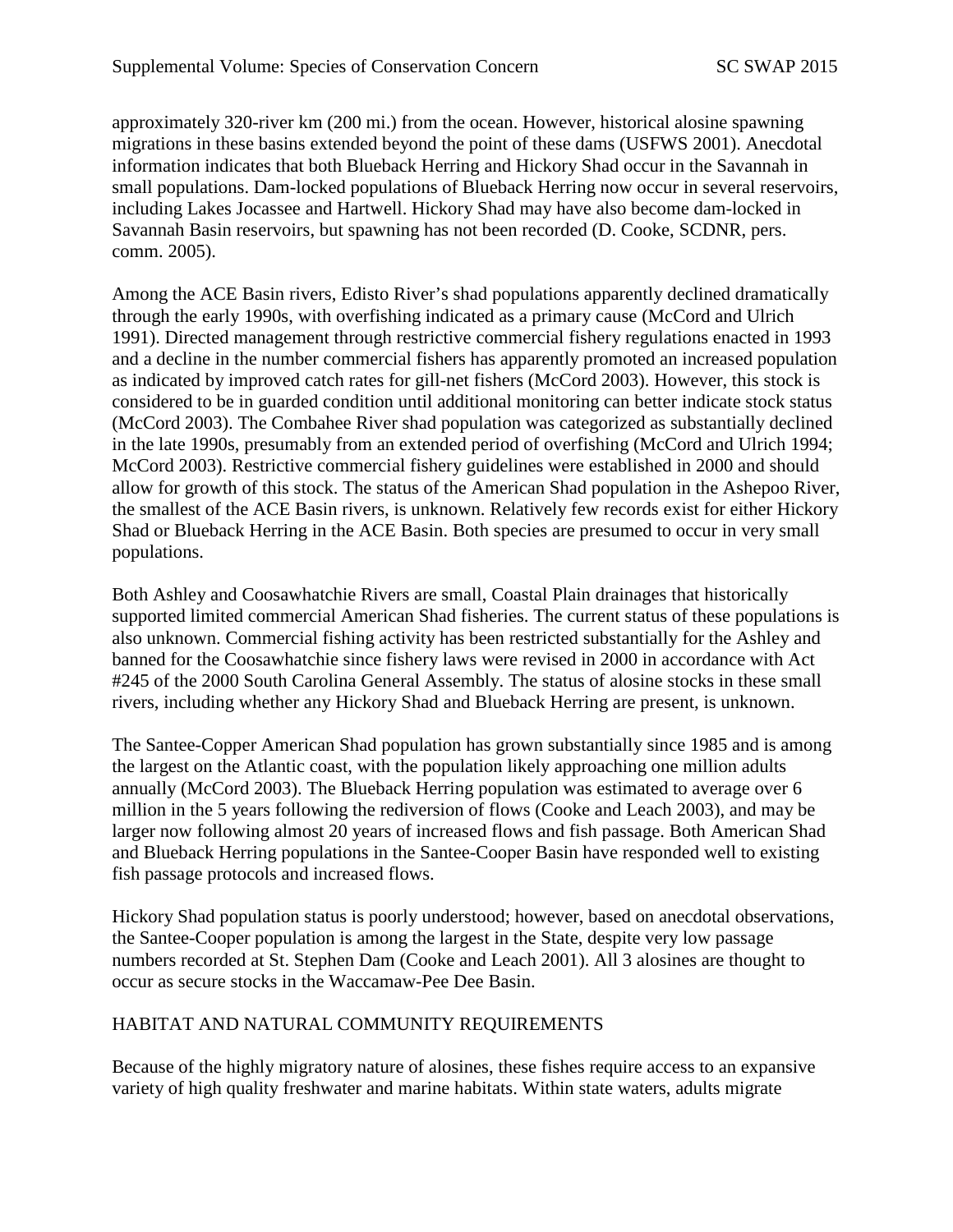through nearshore Atlantic shelf waters and enter coastal sounds, bays and inlets to access the river basins in which they spawn. Eggs of American Shad and Hickory Shad require adequate flows (generally 0.15 to 0.9 m/sec. or 0.5 to 3.0 ft./sec.) and sufficiently low sediment loads to keep eggs adrift until hatching (ASMFC 1985; Mansueti 1962; Williams and Bruger 1972). In river reaches where flows and/or water depth are not sufficient to keep eggs suspended, the semibuoyant eggs sink to the bottom and roll or bounce on hard substrates but may be suffocated in areas with siltation (Massmann 1951; Williams and Bruger 1972). Successful spawning of Blueback Herring is partly dependent upon the availability of relatively clean vegetation and other substrates outside and at the periphery of river channels for egg adhesion and development with relatively low turbidity or suspended sediments (Christie et al. 1981). Christie et al. (1981) found high utilization of tidal, freshwater breached impoundments, or relict rice-fields as Blueback Herring spawning habitat in the Cooper River Basin.

American Shad require high, but stable flows of high quality water for spawning and early nursery habitats (Crecco and Savoy 1987). Nursery habitats for American and Hickory Shad include all channel and adjacent out-of-channel submerged habitats from a few kilometers or miles seaward to estuarine sounds and bays of river basin deltas. Larval and early juvenile Blueback Herring are associated more with the floodplain small tributaries and marshlands where spawning occurs, but older juveniles move into the same riverine and estuarine habitats used by American and Hickory Shad. Where fish passage venues provide access into reservoirs, juveniles of all three species apparently successfully utilize artificial lake habitats as nursery areas (D. Cooke, SCDNR, pers. comm. 2005).

Abundant sloughs and flats with submerged vegetation are generally available in reservoirs, providing excellent spawning habitat for Blueback Herring. During fall and winter, juvenile American Shad and Blueback Herring tend to co-occur predominantly in deeper, channel habitats of estuarine systems, while Hickory Shad juveniles are more frequently encountered in shallow expanses of sounds and bays (J. W. McCord, pers. obs.). These variant distributions are likely reflective of differences in food preferences, as small crustaceans used by American Shad and Blueback Herring are generally abundant near the bottom in estuarine channels, and small fishes preferred by Hickory Shad are likely more numerous in shallower habitats adjacent to marshlands.

## **CHALLENGES**

Obstructed access to a diversity of habitats may limit basin-specific alosine populations. Dams prevent upstream migration of alosines and other species (ASMFC 1985; ASMFC 1999; USFWS 2001). Atlantic streams from Maine to Florida have undergone a restriction or loss of access for migratory fishes to about 84% of stream habitat within historic ranges from dams alone (USFWS 2001, Busch et al. 1998). The Waccamaw-Pee Dee, Santee-Cooper and Savannah Basins in South Carolina are impacted by dams that restrict migrations of alosines into historical habitats (USFWS 2001). Dams and other impediments to migration have eliminated alosines from many historical habitats in South Carolina (USFWS 2001); the result being a general reduction in alosine populations even in currently accessible river reaches. The ecosystem effects of this loss are difficult to identify (Power et al. 1996), but ecological roles for alosines may be greatly diminished (Garman and Macko 1998). For example, many freshwater mussels are dependent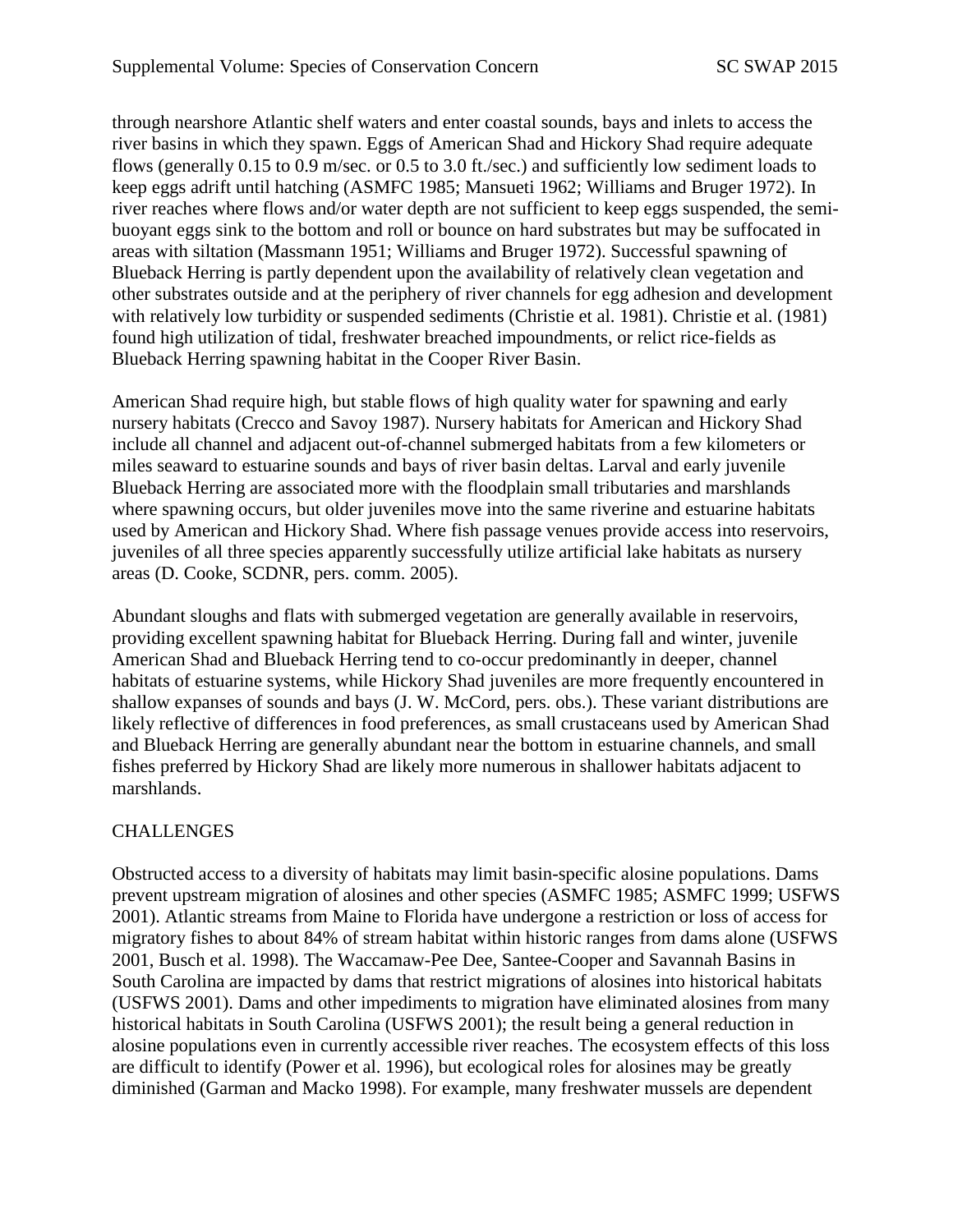upon migratory fishes as hosts for their parasitic larvae and are presently among the most imperiled freshwater fauna (Neves et al. 1997; Vaughn and Taylor 1999), with about 29 species of conservation concern in South Carolina.

The Santee Basin has the second largest drainage area and total discharge (only the Susquehanna is larger) of all river systems on the East Coast of the US (Hughes 1994). However, this large watershed has been adversely affected by damming to a greater extent than most basins on the Atlantic Coast of North America, with nearly 45 dams in the South Carolina portions of the Basin alone (USFWS 2001). The original Santee-Cooper diversion project, completed in 1942, shifted approximately 88% of the historical Santee River flow into the Cooper River, changing the average Cooper River flow rate from 2 cubic meters per second (cms) or approximately 7 cubic feet per second (cfs) to 442 cms (1,560 cfs) (Kjerfve 1976). Prior to rediversion in 1985, water releases at Pinopolis Dam on the Cooper River were generally continuous. A weekly average flow of 122 cms (430 cfs) has been maintained in the Cooper River since rediversion to protect water supplies (Orlando et al. 1994), but generation time has been restricted to as little as 10 hours per day. Tidal freshwater marshes along the Cooper River (many of which are relic rice impoundments with breached or eroded dikes), which were used extensively as spawning habitat by Blueback Herring prior to rediversion of flows into the Santee River (Christie et al. 1981), are less extensive under reduced flows. Many are now partly dewatered or influenced by brackish water. Available fish passage and commercial fishery data indicate that the Herring population has declined dramatically since flows were rediverted, presumably because of a reduction in the amount, and perhaps quality, of spawning and nursery habitat (Cooke and Eversole 1994).

The original diversion of Santee River historical flows into the Cooper River caused average freshwater flow in the Santee River seaward of Wilson Dam to drop from 525 to 74 cms (1,850 to 260 cfs), and allowed saltwater intrusion (Kjerfve and Greer 1978). The Santee-Cooper Rediversion Project returned about 70% of the Cooper River flow to the Santee, increasing average flow to approximately 367 cms (1,290 cfs) and reducing salinity in the lower Santee (Orlando et al. 1994). However, there is no minimum flow requirement at St. Stephen Dam on the Rediversion Canal (D. Cooke, SCDNR, per. comm., 2005) and the average daily flow from Wilson Dam is only about 18 cms (63 cfs) (Orlando et al. 1994).

During periods of low inflow into the Santee-Cooper Lakes, water releases can be discontinued at St. Stephen Dam (D. Cooke, SCDNR, per. comm., 2005). In contrast, the average daily discharge from Wilson Dam can approximate 500 cms (1760 cfs) during flood-control releases (Orlando et al. 1994). The resulting flow regimens in both the Cooper and Santee Rivers is typically in highs and lows (with more abrupt changes from peaked power generation and flood releases) than are characteristic of more gradual river flow changes that occur in open rivers where waters expand into, and withdraw from, floodplains.

With the construction of the Santee-Cooper Lakes (Moultrie and Marion) in the 1940s, the vast majority of the Santee was closed to migratory fishes (USFWS 2001). Both the Pinopolis navigational lock and St. Stephen fish passage facility are currently used for alosine passage. Passageways at both facilities provide passage for Blueback Herring and American Shad (Timko et al. 2003). The efficiency of passage at St. Stephen Dam for Blueback Herring is low (Cooke and Leach 2001) and has yet to be determined for American Shad.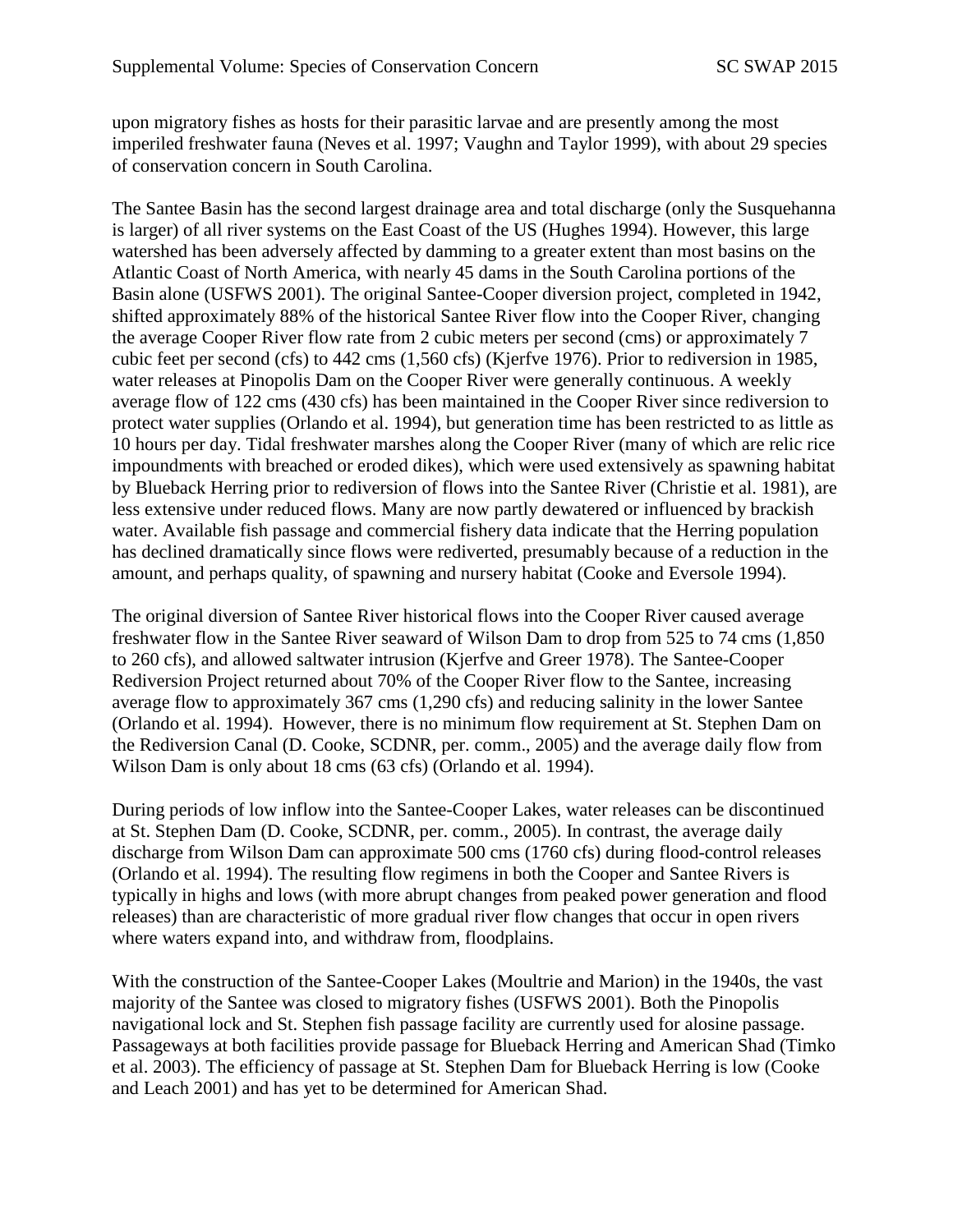Fish passage designs and flow protocols currently used at dams on the lower Santee-Cooper Basin were initially designed for passing Blueback Herring into the lakes for forage and do not maximize passage efficiency for alosines in either direction (Cooke and Leach 2001; D. Cooke, SCDNR, pers. comm. 2005). Dams on the Santee-Cooper Basin, that currently incorporate passage for alosines, do not employ methodologies that accommodate timely outmigration and maximized survival of post-spawning adults or emigrating juveniles. Delayed outmigration of juvenile alosines, as occurs in the Santee-Cooper Lakes, may result in increased mortality of juveniles from artificially high predation and from potential capture for bait since fish become concentrated near dams for an extended period of up to several months. In open rivers, juveniles gradually move seaward in groups that are likely spaced according to the spatial separation of spawning and nursery grounds (Limburg 1996; J.W. McCord, SCDNR, pers. obs.). Delayed outmigration not only concentrates juvenile alosines, but extends their stay in freshwater areas until moderating water temperatures of late spring and early summer induce more active feeding behavior for many freshwater piscivores. Delayed outmigration may also increase vulnerability of juveniles to marine predators that would otherwise be absent from coastal waters if juveniles were able to adhere to natural migration patterns. According to the ASMFC Interstate Fishery Management Plan (IFMP) and Amendment 1 to the IFMP, a fish passage program for alosines is only legitimate if downstream passage is an integral part of such operations (ASMFC 1985, 1999).

Dams, and in particular hydropower dams, often produce flow regimens that are not reflective of natural seasonal flows. Pulse flows used for peaking hydropower production can disrupt natural productivity and availability of zooplankton needed for larval and early juvenile forage (Crecco and Savoy 1987; Limburg 1996), can displace eggs and/or larvae from otherwise highly productive habitats, and can disrupt both upstream and downsteam migration patterns for adult and juvenile alosines (ASMFC 1985; ASMFC 1999; Limburg 1996; USFWS 2001). Dams may also reduce minimum flows, potentially dewatering otherwise productive habitats, thus causing increased water temperature, or contributing to or exacerbating poor water quality such as reduced dissolved oxygen (ASMFC 1985; ASMFC 1999; NMFS 1998; USFWS 2001). Water releases from deep reservoirs may be poorly oxygenated and/or of below normal seasonal water temperature, thereby causing loss of suitable spawning or nursery habitat in otherwise suitable river reaches (ASMFC 1985; ASMFC 1999; NMFS 1998; USFWS 2001). Further, impounded marshlands in freshwater river reaches prevent access of Blueback Herring to potential spawning and early nursery habitat.

Large concentrations of Double-crested Cormorants (*Phalacrocorax auritus*) occur immediately below dams, particularly below those with fish passage and during the winter-spring season of alosine passage (J.W. McCord, SCDNR, pers. obs.). The cormorant population has increased dramatically over the past decade (Wires et al. 2001), and these birds have been shown to feed heavily on alosines (Johnson et al. 1999). Small alosines can comprise up to 64.5% of the cormorant's diet (Johnson et al. 2000). Although the impact of cormorant predation on alosine populations has not been quantified, it appears that cormorants have the potential to negatively impact both upstream passage success for Blueback Herring and out-of-lake passage for all juvenile alosines.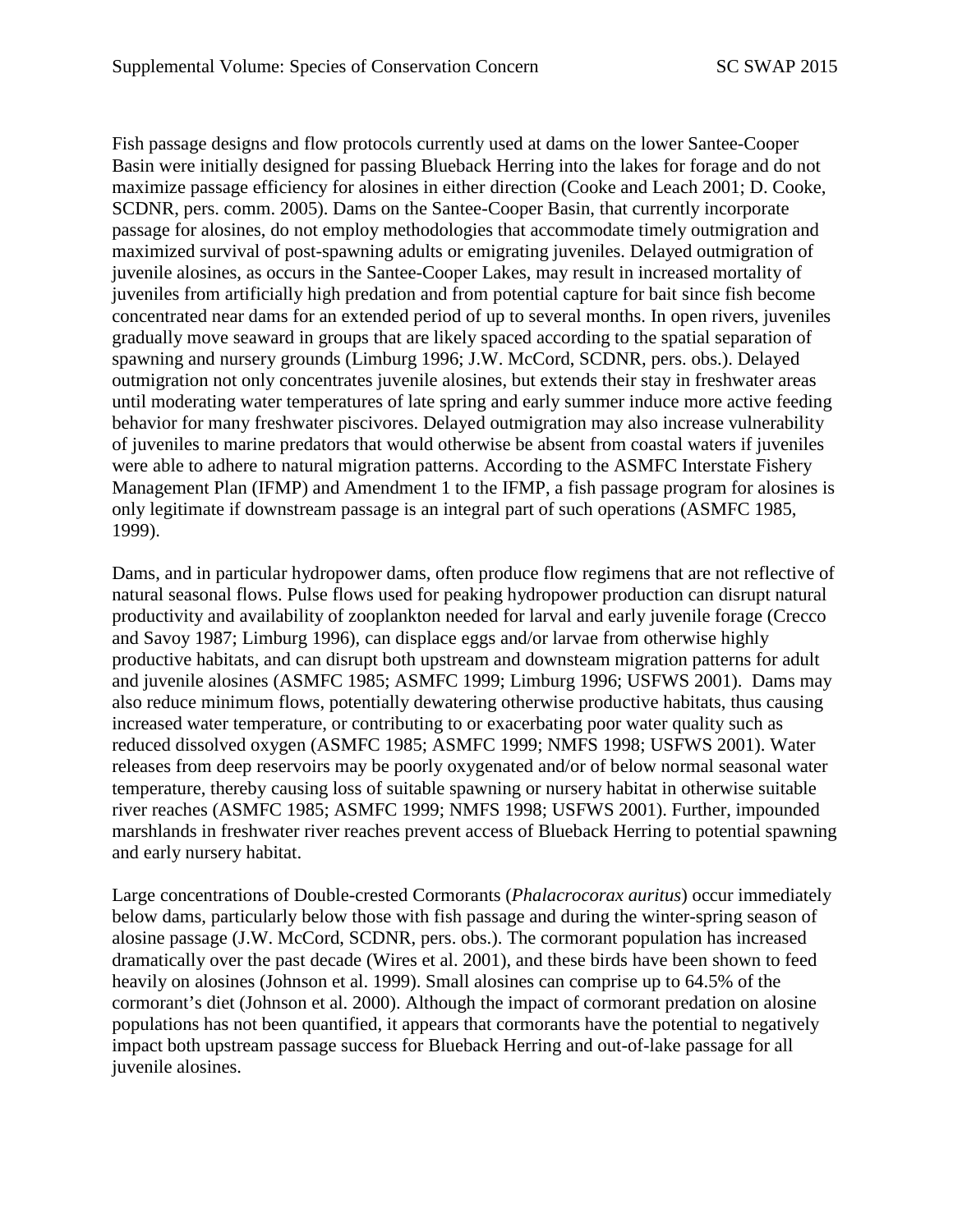Competition and predation from non-native species, in particular Flathead Catfish (*Pylodictis olivaris*) and Blue Catfish (*Ictalurus furcatus*), may be additive to 'more natural' sources of mortality and may be particularly problematic below dams where catfish density is often high (J.W. McCord, SCDNR, pers. obs). Even adult American Shad have been observed in the diet of large flathead catfish (D. Allen, SCDNR, pers. comm.), and both non-native catfishes are presumed to be problematic to alosines as both competitors and predators (NMFS 1998).

Dredging can also negatively affect alosine populations by producing suspended sediments (Reine et al. 1998). Behaviorally, chronic turbidity from frequent or prolonged dredging can also affect fish migration, spawning, conspecific interactions, and foraging (Coen 1995). Migrating alosines are known to avoid waters of high sediment load (ASMFC 1985; Reine et al. 1998). Suspended sediments have been linked to a variety of lethal and sublethal responses in juvenile and adult fishes that are consistent with oxygen deprivation due to gill clogging (Sherk et al. 1975; Sherk et al. 1974). Filter-feeding fishes such as alosines are particularly susceptible to negative impacts of suspended sediments on gill tissues (Cronin et al. 1970). Siltation from dredging and from agricultural, silvicultural, and other land use practices can reduce spawning success by causing mortality of eggs or by coating substrates needed for attachment of adhesive eggs (NMFS 1998). Suspended sediments, whether caused by dredging or by erosion from land use practices, can also cause reduced feeding success in larval or juvenile fishes that rely on visual cues for plankton feeding (Kortschal et al. 1991). Larval striped bass (*Morone saxatilis*) consumed 40 percent less prey when suspended solids exceeded 200 milligrams per liter (mg/L) (Breitburg 1988). Survival of larval alosines decreases as turbidity or suspended sediments increases above 50 mg/L (Auld and Schubel 1978).

Dredging may negatively impact prey availability by removing benthic invertebrates within sediments, by increasing suspended sediments, or by producing changes in salinity or dissolved oxygen regimens (ASMFC 1990). Sediment resuspension from dredging can cause increased turbidity and localized depletion of dissolved oxygen, as well as increased bioavailability of any contaminants that may be bound to these sediments (Clarke and Wilber 2000). The eggs and larvae of estuarine and coastal fishes appear to be among the most sensitive to suspended sediment exposures of all the taxa and life history stages for which data are available (Clarke and Wilber 2000). High concentrations of suspended sediments, as well as relatively low concentrations sustained for several days, have been shown to cause direct mortality, impaired hatching success, reduced larval feeding, and diminished larval growth in several species of estuarine and anadromous fishes (Clarke and Wilber 2000). Waters with high suspended sediment are unproductive for primary and secondary portions of the food pyramid on which juvenile alosines feed, and changes in salinity regimens can dramatically impact prey distribution (ASMFC 1990).

Pollution from point and non-point sources is a primary cause of reduced habitat quality and aquatic species viability in tidal systems. Land use practices such as agriculture and logging, as well as residential, commercial and industrial development, greatly influence the input of chemicals and nutrients into waterways, and are the primary sources of increased siltation. All of these factors contribute to eutrophication and a general decline in water quality, including a reduction in dissolved oxygen as previously mentioned. Sediments and pesticides most commonly enter coastal waters in run-off from agricultural and silvicultural lands, and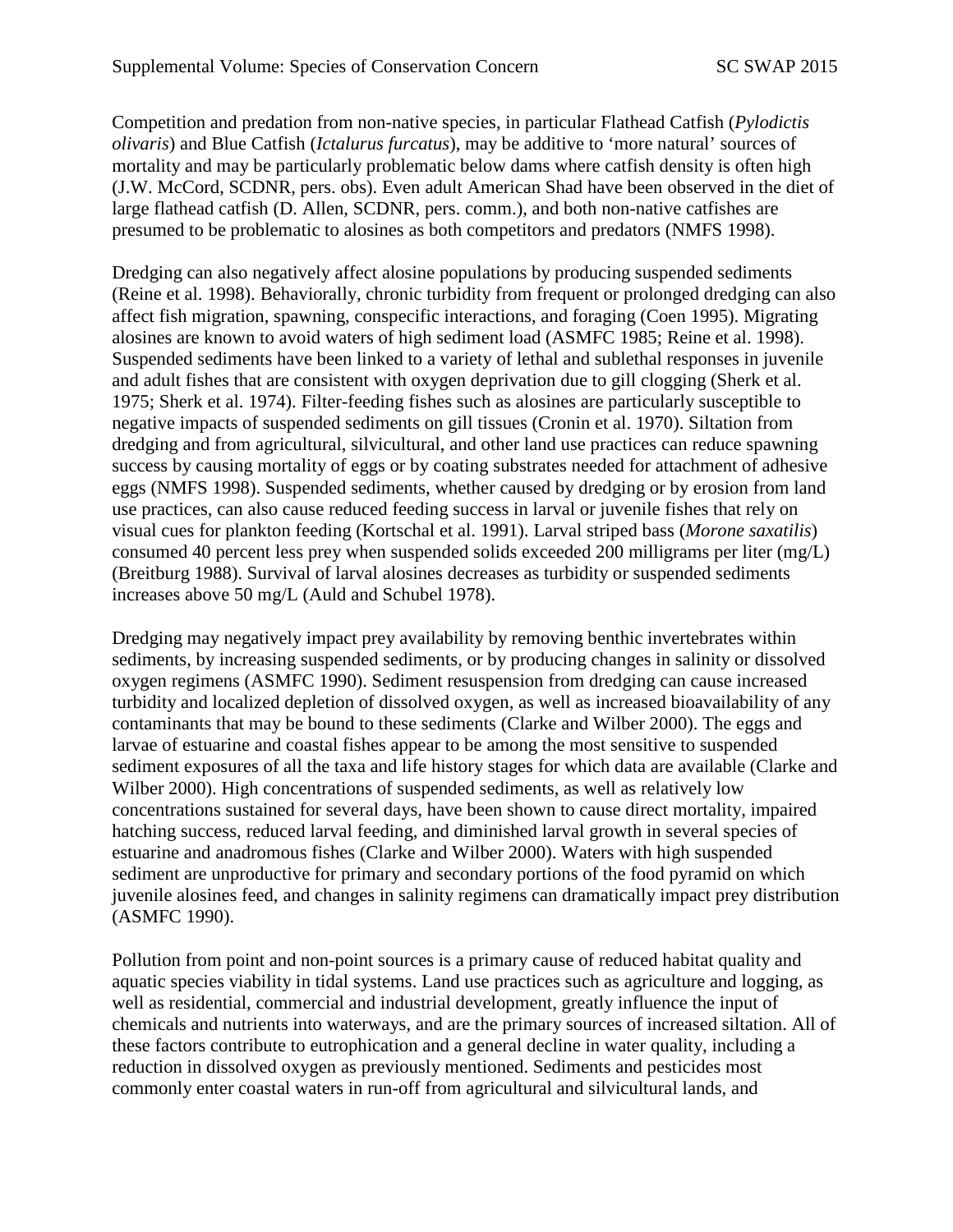agricultural and silvicultural practices alone can significantly decrease the quality of water discharges into coastal habitats, thereby causing drastic adverse impacts on aquatic life (Butler 1968). In addition to sediments, run-off from uplands includes nitrates, phosphates, herbicides, pesticides, silt and other chemicals, any of which either acting alone or in combination with other pollutants can be lethal to aquatic life, and particularly to larval forms (Matthews et al. 1980). Chemicals and heavy metals from industrial and other sources that do not cause acute toxicity can be assimilated through the food-chain and can produce sub-lethal effects including behavioral and reproductive abnormalities (Matthews et al. 1980). Pollution from contaminants such as pesticides can directly produce mortality, can lower pH that may reduce egg and larval survival (Klauda 1994), and can contribute to reduced oxygen levels. All of the potential impacts of sediment resuspension and increased turbidity due to dredging (described in detail above) would also apply to sediments derived from upland sources.

Deforestation of swamps potentially leads initially to increased soil and water temperature (Aust and Lea 1991; Perison et al. 1993), siltation from increased erosion and runoff (Aust et al. 1997), decreased dissolved oxygen (DO) (Lockaby et al. 1997), and disturbance of food-web relationships in adjacent and downstream waterways (Batzer et al. 2005). Forestry BMPs for bottomland forests are voluntary. When BMPs are not used, braided streams may be obstructed by plant material and disturbed soils while excessive ruts may channel eroded sediments into streams. Partially stagnated waters may become nutrient-rich and promote algal growth that can die under extended periods of cloud-cover (J.W. McCord, SCDNR, pers. obs.). Siltation from agricultural, silvicultural, and other land use practices can reduce spawning success by causing entrapment and mortality of semi-buoyant eggs and adhesive eggs by coating substrates needed for attachment of adhesive eggs (Mansueti 1961). Siltation also causes increased water temperature and reduced DO, and can result in reduced productivity beginning at lower levels of food-chain relationships on which juvenile alosines are dependent (Mansueti 1961).

Siltation, from erosion due to land use practices or from dredging, physically covers and kills some aquatic life, including submerged aquatic vegetation (SAV) and thereby increases biological oxygen demand (BOD). SAV provides important ecological functions in freshwater habitats. SAV improves water quality (Rybicki and Hammerschlag) and provides habitat for predator avoidance, foraging, and nursery development for many macro-invertebrates and resident and migratory fishes (Maldeis 1970; Killgore et al. 1989; Monk 1988). SAV can also provide important spawning habitat or substrate for Blueback Herring (Christie et al. 1981). SAV is adversely affected by suspended sediments less than 15 mg/L (Funderburk et al. 1991) and by deposition of excessive sediments (Valdes-Murtha and Price 1998).

Dewatering of freshwater streams from irrigation and other water removal projects decreases instream flows and decreases the quantity of both spawning and nursery habitat. Dewatering can also result in reduced water quality from the impacts of more concentrated pollutants and/or increased water temperature (ASMFC 1985). Density-dependent impacts such as predation and competition may also increase. Further, mortality of eggs, larvae, and/or juvenile alosines can occur due to impingement and entrainment in water intakes at water removal projects and in turbines in dams (ASMFC 1985).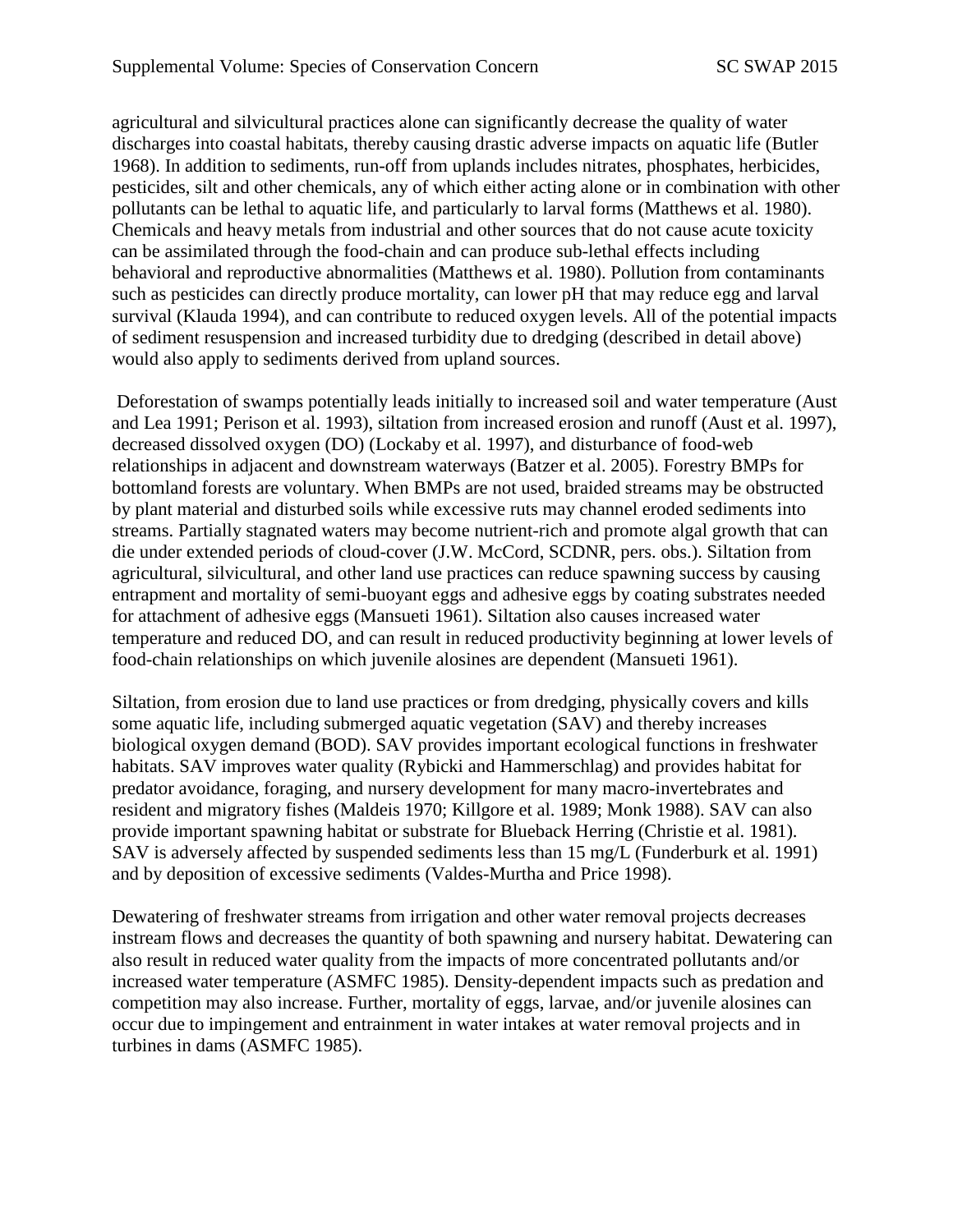By-catch from 'non-game' gill-nets may exert excessive mortality on Hickory Shad. Participants in this late winter fishery have reported that numerous Hickory Shad are caught in these nets (J.W. McCord, SCDNR, pers. obs.). Further, Hickory Shad are not generally segregated from American Shad in commercial catches nor are they easily differentiated in fish passage counts. These factors prevent the collection of reliable fishery-dependent and fishery-independent data collection as needed to properly manage Hickory Shad populations. Mortality from directed fisheries and/or from by-catch in other fisheries outside of the State's jurisdiction may negatively impact South Carolina stocks of alosines, including fisheries within the Exclusive Economic Zone (that portion of the Atlantic Ocean under federal jurisdiction from 3 to 200 mi. offshore) and within Canadian waters (ASMFC 1985; ASMFC 1999).

# CONSERVATION ACCOMPLISHMENTS

The first river-specific, restrictive, commercial gill-net fishery regulations (Act # 343 of the 1992 South Carolina General Assembly) were enacted in 1993 for the Edisto River after SCDNR studies indicated overfishing was a major contributor to a perceived trend of population decline (McCord and Ulrich 1991). In 2000, laws and regulations were revised to be more responsive to individual perceived population status by drainage basin or river system (Act #245 of the 2000 South Carolina General Assembly). The Coosawhatchie River shad population received the most protection, as the river was closed to commercial gill-nets (Act #245 of the 2000 South Carolina General Assembly). The amount of potential gill-net fishery effort was substantially reduced for other small, more imperiled stocks, including those in the Combahee, Ashepoo and Ashley Rivers (Act #245 of the 2000 South Carolina General Assembly).

An Interstate Fisheries Management Plan has been developed for the alosines under the auspices of the Atlantic States Marine Fisheries Commission (ASMFC 1998). The original ASMFC IFMP for Shad and River Herring was completed in 1985 and was amended in 1999. The 1999 Amendment 1 to the ASMFC IFMP required all member states to close directed fisheries for American Shad in coastal Atlantic Ocean waters by 2005 through a phase-out process initiated in 2000 (ASMFC 1999). Addenda to the IFMP were also approved in 2000 and 2002 (ASMFC 2000; ASMFC 2002). The Atlantic Coastal Fisheries Cooperative Management Act (ACFCMA) of 1993 requires states to adopt management guidelines as mandated by approved ASMFC IFMPs, including the conduct of surveys in selected South Carolina rivers and the monitoring of catch and effort for commercial and recreational fisheries for alosines (ASMFC 1999).

The ASMFC IFMP also required that by the year 2000, states were to limit recreational harvest through the establishment of a possession limit not to exceed an aggregate of 10 American and Hickory Shad per angler per day. Through legislative action, South Carolina established a 10 fish limit in 2000 for all State waters, except for the Santee River and Rediversion Canal, where a 20-fish limit was allowed under a conservation equivalency adjustment.

Many dams in South Carolina are currently, or soon will be, undergoing FERC (Federal Energy Regulatory Commission) re-licensing processes; these processes will include considerations for improved access and migration of aquatic species. Passage at all types of dams and other barriers to migration is strongly recommended by the ASMFC IFMP. Existing passage systems and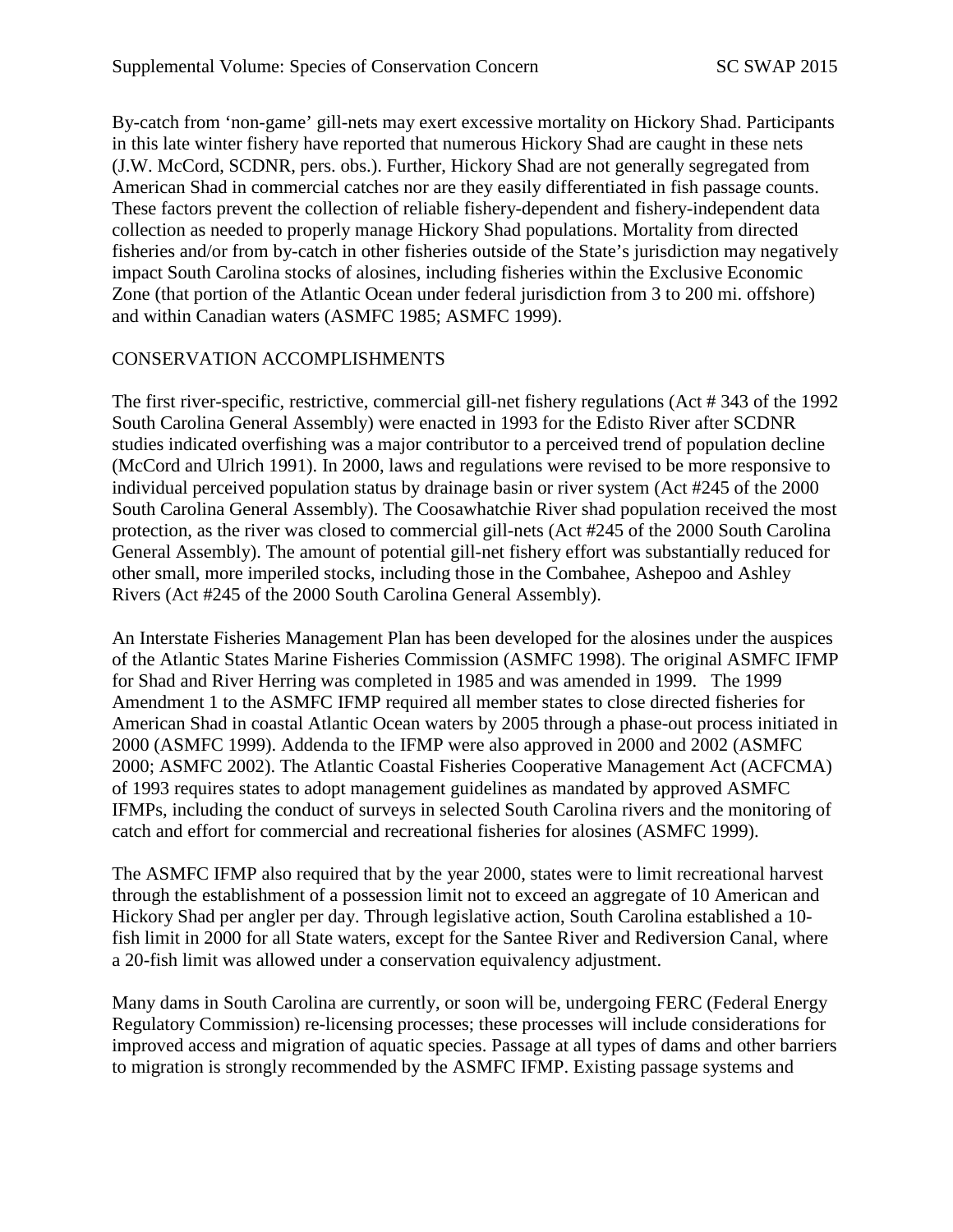protocols have apparently contributed to observed increases in American Shad and Blueback Herring populations in the Santee River.

The Santee-Cooper Rediversion Project enhanced year-around flows and average late winter and spring water levels in the Santee River, primarily seaward of the Rediversion Canal. These improved flow regimens have likely produced increases in the quantity and quality of alosine spawning and nursery habitat seaward of St. Stephen Dam and the Rediversion Canal.

#### CONSERVATION RECOMMENDATIONS

- Conduct statewide surveys of alosine distribution and population size, particularly for small rivers where stock status is unknown or perceived as poor, in order to make prioritized decisions for restoration and passage.
- Determine passage and outmigration efficiency for all alosines at existing facilities so potential changes in protocols or designs can be identified.
- Inventory sources of mortality, including existing outlets providing outmigration through dams and bycatch in commercial fisheries; formulate remedies where practical.
- Improve quality and scope of coverage for mandatory catch and effort records, for both recreational and commercial fisheries.
- Determine how often Hickory Shad is misidentified as American Shad or Blueback Herring.
- Investigate impacts of logging in swamp forests on water quality and habitat, especially as related to Blueback Herring.
- Determine impacts of dewatering of freshwater streams on aquatic species.
- Conduct studies on the energetics and nutrient dynamics related to food-chain relationships and spawning migrations of alosines.
- Investigate potential success for fish passage at various dams by evaluating upstream habitats for value as spawning and nursery habitat.
- Determine genetic relationships, or extent of homing, of alosines relative to tributary streams (particularly in the Waccamaw-Pee Dee Basin).
- Determine impacts of competition and predation from non-native species, particularly below dams where alosines passing through existing outmigration routes may become stunned or disoriented, exacerbating predation impacts. To the extent possible, control and prevent further distribution of non-native Blue and Flathead Catfish populations.
- Partner with federal authorities to create on-board observer programs to investigate bycatch of alosines by out-of-state jurisdictional fisheries.
- Partner with appropriate agencies to evaluate State water quality standards and Best Management Practices (BMP) that may impact wetlands to ensure that guidelines are stringent enough to protect alosine habitat.
- Determine impacts of pollution and siltation on life history stages of alosines.
- Determine biotic effects of alosine stocking in habitats where access was previously restricted or absent.
- Determine the relationships of alosines to freshwater mussels on the South Carolina Species of Concern list.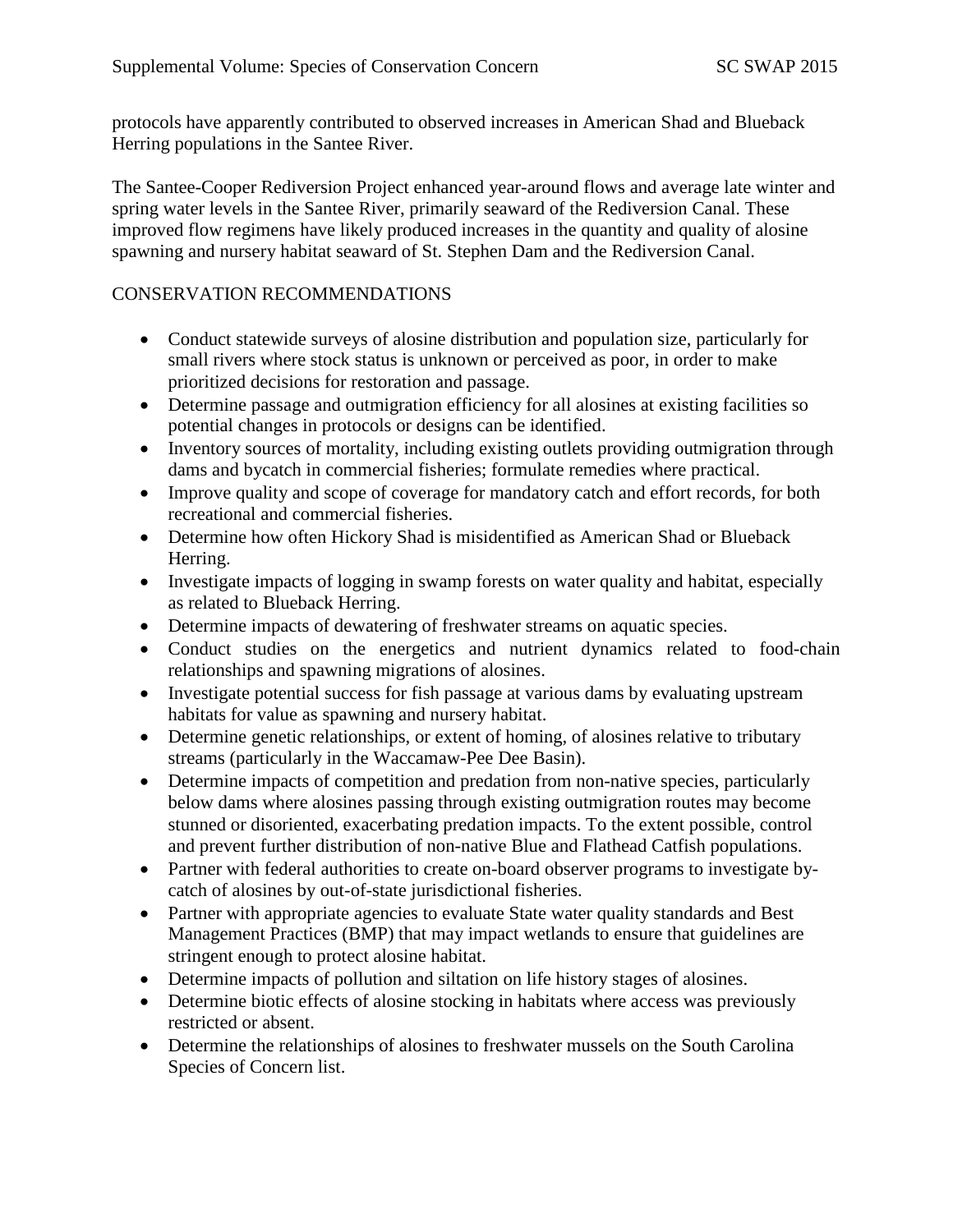- Determine impacts of biotic and abiotic factors on egg, larval, and juvenile survival and development and how such factors relate to spawning stock recruitment.
- Survey non-gamefish winter gill-net fisheries to determine potential impacts on alosines, particularly on Hickory Shad.
- Determine potential impacts of double-crested cormorant predation on passage of adult Blueback Herring and on all juvenile alosines, particularly at St. Stephen Dam.
- Participate in FERC-relicensing evaluations and partner with appropriate agencies to ensure that cost-effective and efficient designs for providing both upstream and downstream passage of alosines are installed in dams blocking access to suitable spawning and nursery habitats.
- Partner with appropriate entities to improve access to a full diversity of habitats by including fish passage designs, or improving existing designs, at facilities not under FERC jurisdiction.
- Impediments to migration, such as nonfunctional dams, dikes, or causeways should be identified. Investigate the feasibility for these structures to ultimately be removed, breeched, or bypassed through partnerships with the appropriate authorities.
- Build partnerships with NGOs, permitting authorities, and county and local governments to improve and/or implement the use of BMPs in agriculture, silviculture, and urban development activities to reduce siltation and contamination.
- Partner with the appropriate agencies to determine water removal guidelines for agricultural, civil, or industrial purposes that include considerations for migratory fishes.
- Partner with appropriate entities to limit deforestation of river floodplains and swamp forests.
- Partner with appropriate permitting authorities to design dredging protocols that consider the timing of alosine migration.
- Partner with other coastal states to promote protection of the alosines in the Exclusive Economic Zone (EEZ) and in Canadian coastal waters.
- Form an alliance with other state and federal agencies as well as NGOs to implement range-wide conservation and management of alosines as described in the ASMFC IFMP.
- Build partnerships with natural resource agencies in Georgia and North Carolina to manage alosine populations that transcend individual state jurisdictions, specifically populations in the Savannah River and Waccamaw-Pee Dee Basin, respectively.
- Partner with NGOs and other state and/or federal agencies to promote changes in water release protocols for dams that will restore or approximate natural flow regimens and increase minimum flows.
- Partner with appropriate agencies and NGOs to develop or revise river basin plans to identify habitat areas of particular concern (HAPCs), to identify degraded or threatened habitats, and to identify preventative or mitigation actions.
- Partner with appropriate agencies to designate critical coastal areas.
- Develop Memoranda of Understanding (MOUs) with other state agencies for joint review of projects and planning activities to ensure that habitats, particularly HAPCs, are sufficiently protected.
- Develop education and outreach programs that distribute information to governments, civic groups, educational systems and NGOs about critical habitat needs, threats, and potential conservation actions related to alosines.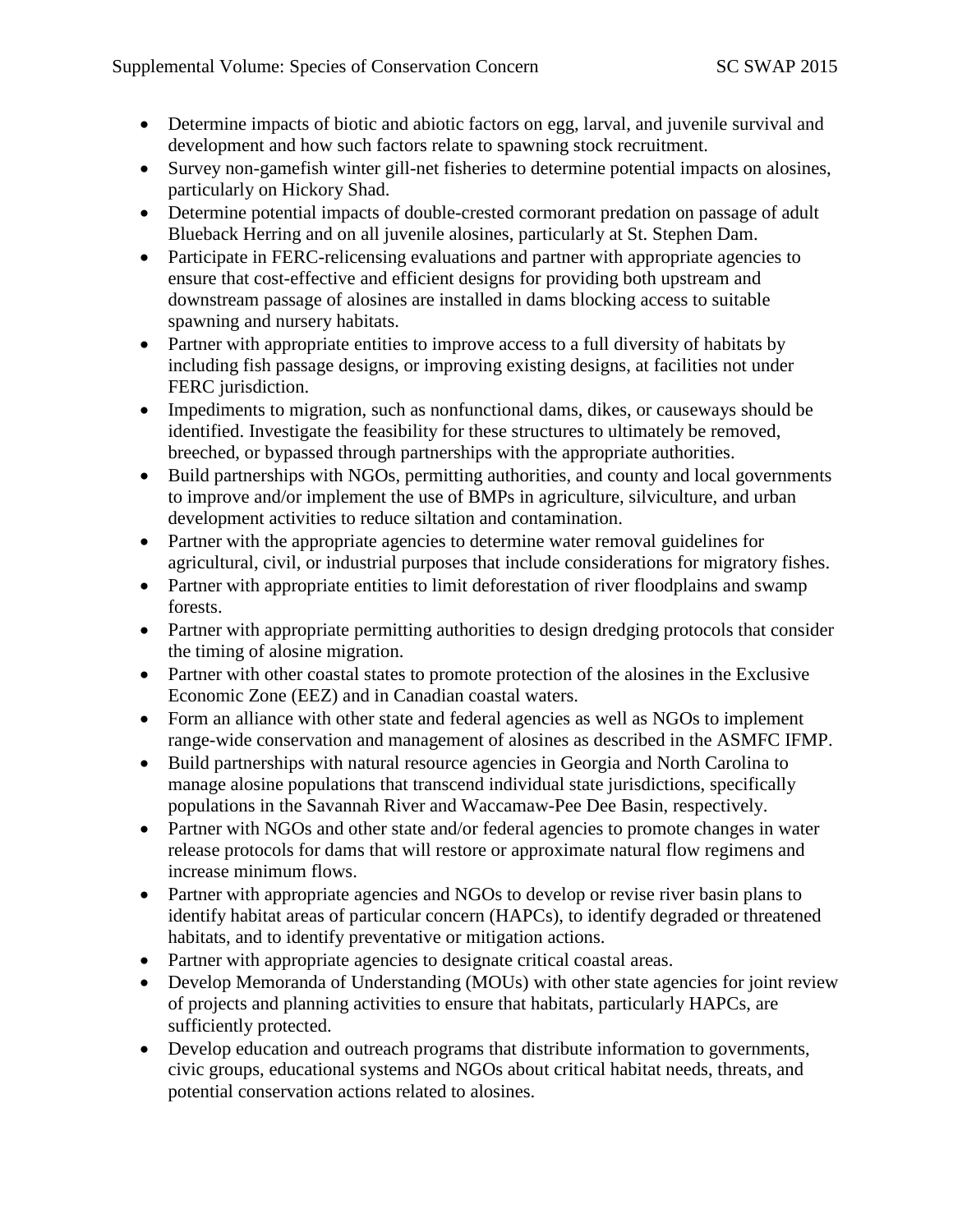#### MEASURES OF SUCCESS

One measure of success would be to develop sound survey and monitoring programs and estimate trends in alosine populations. Once status has been determined, management plans can be developed to manage for stable to increasing alosine populations in South Carolina.

#### LITERATURE CITED

- ASMFC. 1985. Fishery management plan for American shad and river herring. Atlantic States Marine Fisheries Commission Fisheries Management Rep. No. 6. 369 pp.
- ASMFC 1990. Fishery management plan for Atlantic sturgeon. Atlantic States Fisheries Commission Marine Fisheries Management Rep. No. 17: 73 pp.
- ASMFC. 1999. Amendment 1 to the fishery management plan for shad and river herring. Atlantic States Marine Fisheries Commission Fisheries Management Rep. No. 35. 76 pp.
- ASMFC. 2000. Technical addendum #1 to Amendment 1 to the interstate fishery management plan for shad and river herring. Atlantic States Marine Fisheries Commission. 6 pp.
- ASMFC. 2002. Addendum I to Amendment 1 and technical addendum #1 to the interstate fishery management plan for shad and river herring. Atlantic States Marine Fisheries Commission. 10 pp.
- Auld, A.H. and J.R. Schubel. 1978. Effects of suspended sediments on fish eggs and larvae: a laboratory assessment. Estuarine Coastal Mar. Sci. 6(2):153-164.
- Aust, W.M. and R. Lea. 1991. Soil temperature and organic matter in a disturbed forested wetland. Soil Sci. Soc. Am. J. 55:1741-1746.
- Aust, W.M., S.H. Schoenholtz, T.W. Zaebst and B.A. Szabo. 1997. Recovery status of a tupelocypress wetland seven years after disturbance: silvicultural implications. Forest Ecol. and Man. 90:161-169.
- Batzer, D.P., B.M. George and A. Braccia. 2005. Aquatic invertebrate responses to timber harvest in a bottomland hardwood wetland of South Carolina. Forest Sci. 51(4):1-8.
- Bilby, R.E., B.R. Fransen and P.A. Bisson. 1996. Incorporation of nitrogen and carbon from spawning coho salmon into the trophic system of small streams: evidence from stable isotopes. Can. J. Fish. Aqua. Sci. 53:164-173.
- Bogan, A.E. and J.M. Alderman. 2004. Workbook and key to the freshwater bivalves of South Carolina. 69 pp.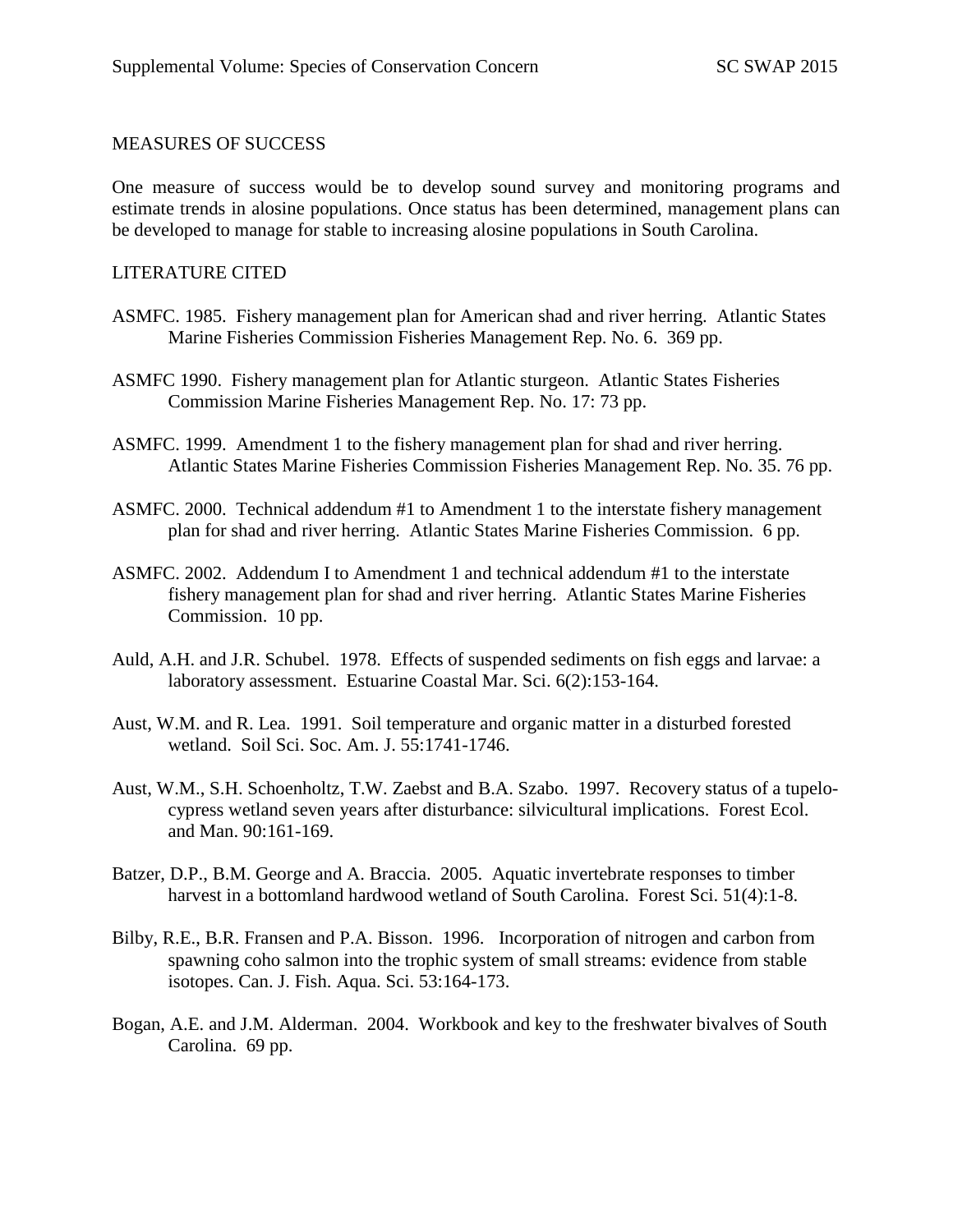- Breitburg, D.L. 1988. Effects of turbidity on prey consumption by striped bass larvae. Trans. Amer. Fish. Soc. 117:72-77.
- Busch, W.D.N., S.J. Lary, C.M. Castilione and R.P. McDonald. 1998. Distribution and availability of Atlantic Coast freshwater habitats for American eel (*Anguilla rostrata*). Administrative Rep. No. 98-2, USFWS. Amherst, New York. 28 pp.
- Butler, P.A. 1968. Pesticides in the estuary. *In*: J.D. Newsom (ed.). Proceedings of the marsh and estuary management symposium. Louisiana State Univ., Baton Rouge, Louisiana. pp. 120-124.
- Christie, R.W, P.T. Walker, A.G. Eversole and T.A. Curtis. 1981. Distribution of spawning Blueback herring on the west branch of Cooper River and the Santee River, South Carolina. Proc. Ann. Conf. SE Fish Wildl. Agencies 35:632-640.
- Clark, D.G. and D.H. Wilber. 2000. Assessment of potential impacts of dredging operations due to sediment resuspension. DOER Technical Notes Collection (ERDC TN DOER-E9), U.S. Army Engineer Research and Development Center, Vicksburg, MS.
- Coen, L.D. 1995. A review of the potential impacts of mechanical harvesting on subtidal and intertidal shellfish resources. Prepared by the SCDNR. 37 pp.
- Cooke, D.W. and A.G. Eversole. 1994. Effects of a river rediversion on fish passage and Blueback herring landings in two South Carolina rivers. Pp. 113-118. *In*: Anadromous Alosa Symposium, Tidewater Chapter, J.E. Cooper, R.T. Eades, R.J. Klauda and J.G. Loesch (eds.). Am. Fish. Soc. Bethesda, Maryland.
- Cooke, D.W. and S.D. Leach. 2001. Santee-Cooper Blueback herring studies. Rediversion project. South Carolina Department of Natural Resources. Columbia, South Carolina. 112 pp.
- Cooke, D. W. and S. D. Leach*.* 2003 Beneficial effects of increased flow and upstream fish passage on alosid stocks. Pp. 331-338. *In:* Biodiversity and Conservation of Shads Worldwide, K.E. Limburg and J.R. Waldman, editors. American Fisheries Society Symposium 35. Baltimore, Maryland.
- Crecco, V.A. and T. Savoy. 1987. Review of recruitment mechanisms of the American shad: the critical period and match-mismatch hypotheses reexamined. Am. Fish. Soc. Symposium 1, Bethesda, Maryland. Pp. 455-468.
- Cronin, E.L., R.B. Biggs, D.A. Flemer, G.T. Pfitzmeyer, F. Goodwin, Jr., W.L. Dovel and D.E. Richie. 1970. Gross physical and biological effects of overboard spoil disposal in upper Chesapeake Bay. Chesapeake Biological Laboratory, Natural Res. Institute, Spec. Rep. 3, Univ. Maryland. Solomons, Maryland. 66 pp.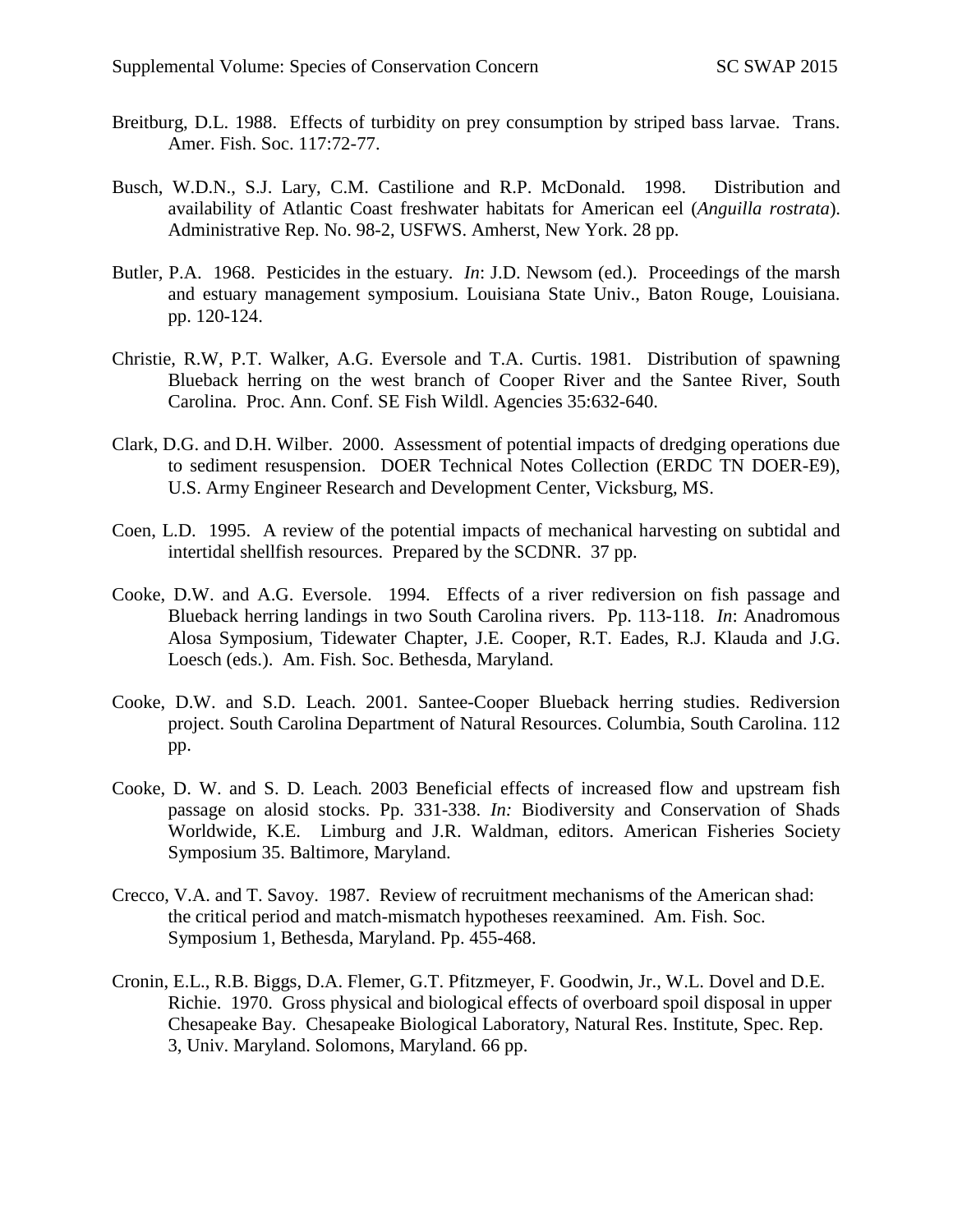- Facey, D.E. and M.J. Van Den Avyle. 1986. Species profiles: life histories and environmental requirements of coastal fishes and invertebrates (South Atlantic) – American shad. USFWS Biol. Rep. 82 (11.45) USACOE, TR EL-82-4. 18 pp.
- Freeman, M.C., C.M. Pringle, E.A. Greathouse and B.J. Freeman. 2003. Ecosystem-level consequences of migratory faunal depletion caused by dams. Pp. 225-266. *In:*  Biodiversity and Conservation of Shads Worldwide, K.E. Limburg and J.R. Waldman, editors. American fisheries Society Symposium 35, Bethesda, Maryland.
- Funderburk, S.L., S.L. Jordan, J.A. Mihursky and D. Riley (eds). 1991. Habitat requirements for Chesapeake Bay living resources. Chesapeake Bay Program, Living Resources Subcommittee, Annapolis, Maryland.
- Garman, G.C. 1992. Fate and potential significance of postspawning anadromous fish carcasses in an Atlantic coastal river. Trans. Am. Fish. Soc. 121:390-394.
- Garman, G.C. and S.A. Macko 1998. Contribution of marine-derived organic matter to an Atlantic coast, freshwater, tidal stream by anadromous clupeid fishes. J. N.A. Benthological Soc. 17:277-285.
- Hughes, W.B. 1994. National water quality assessment program the Santee Basin and coastal drainage, NC and SC. USGS, Rep. No. FS94-010. 2 pp.
- Johnson, J.H., R.M. Ross and C.M. Adams. 1999. Diet composition and fish consumption of double-crested cormorants in eastern Lake Ontario, 1998. NYSDEC Special Rep, Feb. 1, 1999. 7 pp.
- Johnson, J.H., R.M. Ross and R.D. McCullough. 2000. Diet composition and fish consumption of double-crested cormorants from the Little Galloo Island Colony of Eastern Lake Ontario in 1999. NYSDEC Special Rep, Mar. 1, 2000. 8 pp.
- Killgore, K.J., R.P. Morgan, Jr. and N.B. Rybicki. 1989. Distribution and abundance of fishes associated with submerged aquatic plants in the Potomac River. N. Am. J. Fish. Man. 9:101-111.
- Kjerfve, B. 1976. The Santee-Cooper: a study of estuarine manipulations. Pp. 44-56. *In*: Estuarine Processes. Vol. I. M. Wiley (ed.). Academic Press. Orlando, Florida.
- Kjerfve, B. and J.E. Greer. 1978. Hydrography of the Santee River during moderate discharge conditions. Estuaries. 1(2):111-119.
- Klauda, R.J. 1994. Lethal and critical effects thresholds for American shad eggs and larvae exposed to acid and aluminum in the laboratory, with speculation on the potential role of habitat acidification on stock status in Maryland. Pp. 7-39. *In*: Anadromous *Alosa*  Symposium, J.E. Cooper, R.T. Eades, R.J. Klauda and J.G. Loesch, (eds.). Tidewater Chapter, Am. Fish. Soc. Bethesda, Maryland.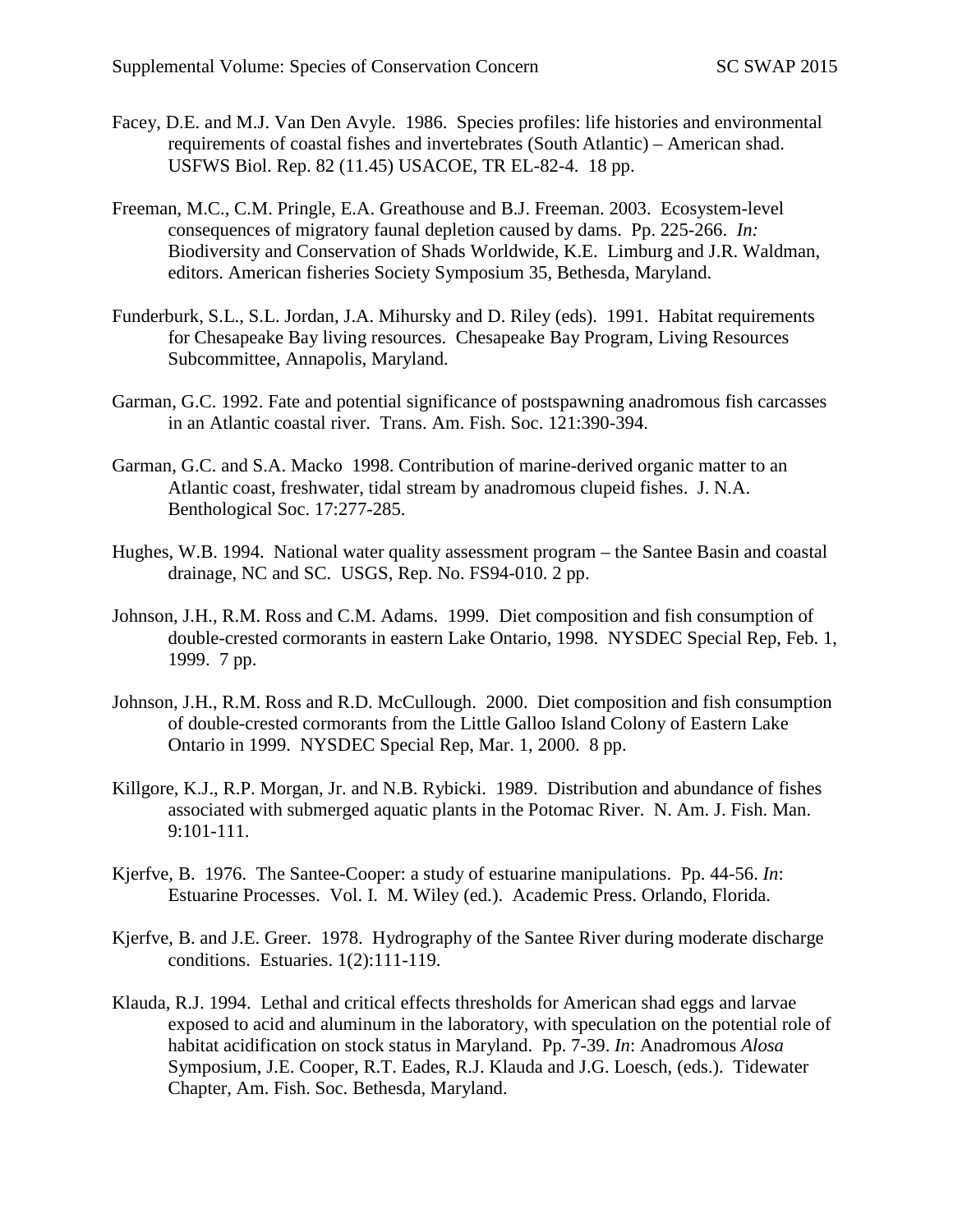- Kline, T.C., Jr., J.J. Goering, O.A. Mathisen, P.H. Poe, P.L. Parker and R.S. Scalan. 1993. Recycling of elements transported upstream by runs of Pacific salmon: II.  $\delta^{15}N$  and  $\delta^{13}C$ evidence in the Kvichak River watershed, Bristol Bay, southwestern Alaska. Can. J. Fish. Aqua. Sci. 50:2350-2365.
- Kortschal, K., R. Brandstatter, A. Gomahr, H. Junger, M. Palzenberger and M. Zaunreiter. 1991. Brain and sensory systems. *In*: Cyprinid fishes. I.J. Winfield and S.J. Neilson (eds). Chapman and Hall.
- Limburg, K.E. 1996. Growth and migration of 0-year American shad (Alosa sapidissima) in the Hudson River estuary: otolith microstructural analysis. Can. J. Fish. Aquat. Sci. 53:220- 238.
- Limburg, K.E., K.A. Hattala and A. Kahnle. 2003. American shad in its native range. Pp. 125- 140. *In*: Biodiversity, status, and conservation of the world's shads, K.E. Limburg and J.R. Waldman, editors. Amer. Fish. Soc. Symposium 35. Bethesda, Maryland.
- Lockaby, B.G., R.H. Jones, R.G. Clawson, J.S. Meadows, J.A. Stanturf and F.C. Thornton. 1997. Influences of harvesting on functions of floodplain forests associated with loworder, blackwater streams. Forest Ecol. and Man. 90:217-224.
- Loesch, J.G. and W.A. Lund. 1977. A contribution to the life history of the Blueback herring in freshwater habitats. Amer. Fish. Soc. Symposium 1:89-103.
- MacAvoy, S.E., S.A. Macko, S.P. McIninch and G.C. Garman. 2000. Marine nutrient contributions to freshwater apex predators. Oecologia. 122:568-573.
- MacKenzie, C., L.S. Weiss-Glanz and J.R. Moring. 1985. Species profiles: life histories and environmental requirements of coastal fishes and invertebrates (Mid Atlantic) – American shad. USFWS Biol. Rep. 82 (11.37) USACOE, TR EL-82-4. 18 pp.
- Maldeis, R.W. 1978. Relationship between fishes and submerged aquatic vegetation in the Chesapeake Bay. Chesapeake Bay Foundation, Annapolis, Maryland.
- Mansueti, R.J. 1962. Eggs, larvae, and young of the Hickory shad, *Alosa mediocris*, with comments on its ecology in the estuary. Chesapeake Science. 3(3):173-205.
- Mansueti, R.J. and H. Kolb. 1953. A historical review of the shad fisheries of North America. Maryland Dept. Research and Education. Chesapeake Biological Laboratory Publication. 97:1-293.
- Massman, W.H. 1951. Characteristics of spawning areas of shad, Alosa sapidissima (Wilson), in some Virginia streams. Trans. Am. Fish. Soc. 81:78-93.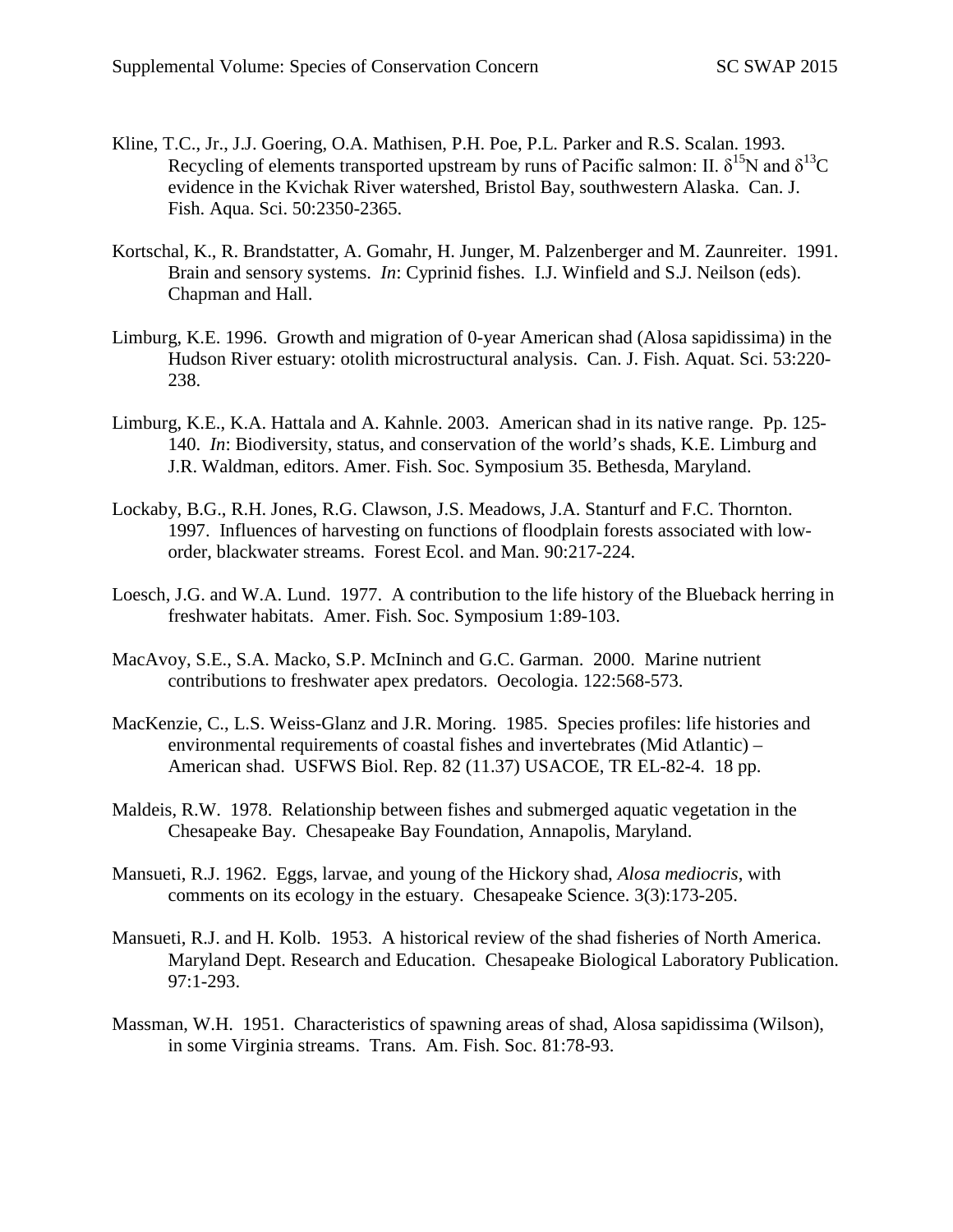- Matthews, T.D., F.W. Stapor, Jr., C.R. Richter, J.V. Miglarese, M.D. McKenzie and L.A. Barclay (eds.). 1980. Ecological characterization of the Sea Island coastal region of South Carolina and Georgia. Vol. I: Physical features of the characterization area. USFWS, Office of Biological Services, Washington, D.C. FWS/OBS-79/40. 212 pp.
- McCord, J.W. 2003. Investigation of fisheries parameters for anadromous fishes in South Carolina. Completion Report to NMFS, 1 Mar. 1998 – 28 Feb. 2001, Project No. AFC-53. SCDNR. Charleston, South Carolina. 145 pp.
- McCord, J.W. and G.F. Ulrich. 1991. Investigations on American shad commercial fishing in South Carolina. Annual Completion Report to NMFS, 1 Mar. 1990 – 28 Feb. 1991, Project No. AFC-37. SCWMRD (SCDNR). Charleston, South Carolina. 30 pp.
- McCord, J.W. and G.F. Ulrich. 1994. Investigations on American shad commercial fishing in South Carolina. Annual Completion Report to NMFS, 1 Mar. 1993 – 28 Feb. 1994, Project No. AFC-37. SCWMRD (SCDNR) Charleston, South Carolina. 38 pp.
- McCord, J.W., N.C. Jenkins and G.F. Ulrich. 1987. Monitoring and assessment of South Carolina's commercial shad fishery. Completion Report to NMFS, FY 1986, Project No. AFC-26. SCWMRD (SCDNR) Charleston, South Carolina. 32 pp.
- Monk, K.S. 1988. The effect of submerged aquatic vegetation on zooplankton abundance and diversity in the tidal freshwater Potomac River. MS Thesis, George Mason Univ., Fairfax, Virginia.

## NatureServe. 2005.

[Http://www.natureserve.org/explorer/servlet/NatureServe?menuselect=none&sourceTem](http://www.natureserve.org/explorer/servlet/NatureServe?menuselect=none&sourceTemplate=tabular_rep) [plate=tabular\\_rep](http://www.natureserve.org/explorer/servlet/NatureServe?menuselect=none&sourceTemplate=tabular_rep)

- Neves, R.J., A.E. Bogan, J.D. Williams, S.A. Ahlstedt and P.W. Hartfield. 1997. Status of aquatic mollusks in the southeastern United States: a downward spiral of diversity. Pp 43- 85. *In*: Aquatic fauna in peril: the southeastern perspective, G.W. Benz and D.E. Collins, editors. Southeast Aquatic Research Institute, Special Publication 1. Decatur, Georgia.
- Neves, R.J. and L. Depres. 1979. The oceanic migration of American shad, *Alosa sapidissima*, along the Atlantic coast. Fish. Bull. 77:199-212.
- National Marine Fisheries Service. 1998. Recovery plan for the shortnose sturgeon (*Acipenser brevirostrum*). Prepared by the Shortnose Sturgeon Recovery Team, National Marine Fisheries Service. Silver Spring, Maryland. 104 pp.
- North Carolina Wildlife Resources Commission (NCWRC). NC Atlas of Freshwater Mussels and Endangered Fish. Available: [http://www.ncwildlife.org/pg07\\_wildlifespeciescon/pg7b1a1\\_24.htm.](http://www.ncwildlife.org/pg07_wildlifespeciescon/pg7b1a1_24.htm) Accessed: March 1, 2005.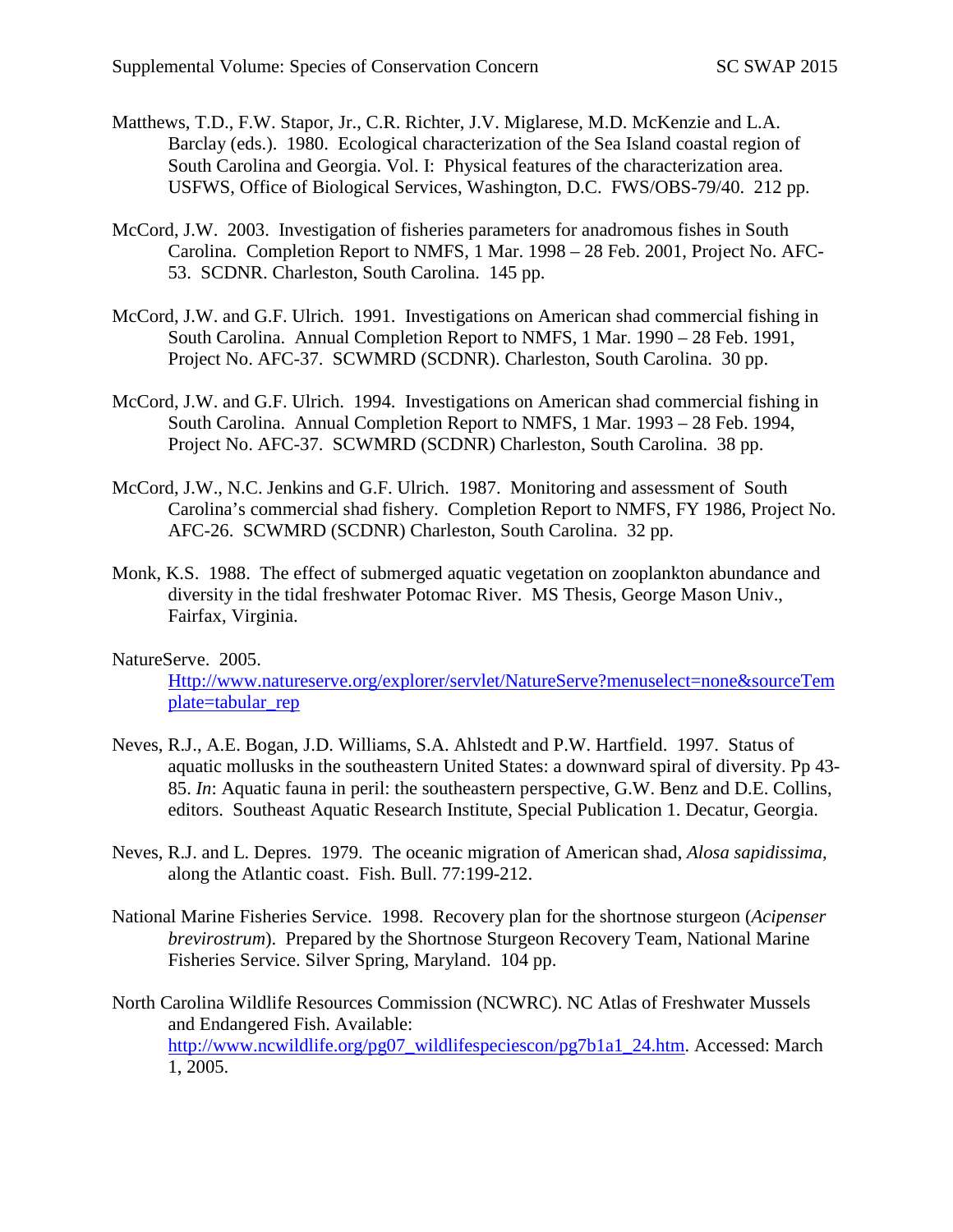- Orlando, S.P., Jr., P.H. Wendt, C.J. Klein, M.E. Pattillo, K.C. Dennis and G.H. Ward. 1994. Salinity characteristics of South Atlantic estuaries. Silver Spring, MD: NOAA, Office of Ocean Resources Conservation and Assessment. 117 pp.
- Perison, D., J. Phelps, C. Pavel and R. Kellison. 1997. The effects of timber harvest in a South Carolina blackwater bottomland. Forest Ecol. and Man. 90(1997):171-185.
- Power, M.E., W.E. Dietrich and J.C. Finlay. 1996. Dams and downstream aquatic biodiversity: potential food web consequences of hydrologic and geomorphic change. Environmental Management. 20:887-895.
- Reine, K.J., D.D. Dickerson and D.G. Clarke. 1998. Environmental windows associated with dredging operations. DOER Technical Notes Collection (TN DOER-E2). U.S. Army Engineer Res. and Devel. Center, Vicksburg, MS. 14pp.
- Richey, J.E., M.A. Perkins and C.R. Golman. 1975. Effects of kokanee salmon (*Oncorhynchus nerka*) decomposition on the ecology of a subalpine stream. J. Fish. Res. Board Can. 32:817-820.
- Rybicki, N.B. and R. Hammerschlag. 1991. Effects of submerged macrophytes on dissolved oxygen, pH, and temperature under different conditions of wind, tide, and bed structure. J. Freshwater Ecol. 6(2):121-133.
- Savoy, T. and V. Crecco. 1995. Factors affecting the recent decline of Blueback herring and American shad in the Connecticut River. A Report to the ASMFC. Washington, D.C. 48 pp.
- Sherk, J.A., J.M. O'Connor and D.A. Neumann. 1975. Effects of suspended and deposited sediments on estuarine environments. Pp. 541-558. *In*: L.E. Cronin (ed.). Estuarine Research 2. Academic Press, New York.
- Sherk, J.A., J.M. O'Connor, D.A. Neumann, R.D. Prince and K.V. Wood. 1974. Effects of suspended and deposited sediments on estuarine organisms, phase II. Reference No. 74- 20, Natural Resource Institute, University of Maryland, College Park, Maryland.
- Timko, M.T., D.W. Cooke and S.D. Leach. 2003. Monitoring of shortnose sturgeon (*Acipenser brevirostrum*), Blueback herring (*Alosa aestivalis*) and American shad (*Alosa sapidissima*) with acoustic tags at Pinopolis Locks, SC to assess fish passage under induced flow conditions. Report to Santee Cooper.
- United States Fish and Wildlife Service, National Marine Fisheries Service, and South Carolina Department of Natural Resources. 2001. Santee-Cooper Basin diadromous fish passage restoration plan. 72 pp.